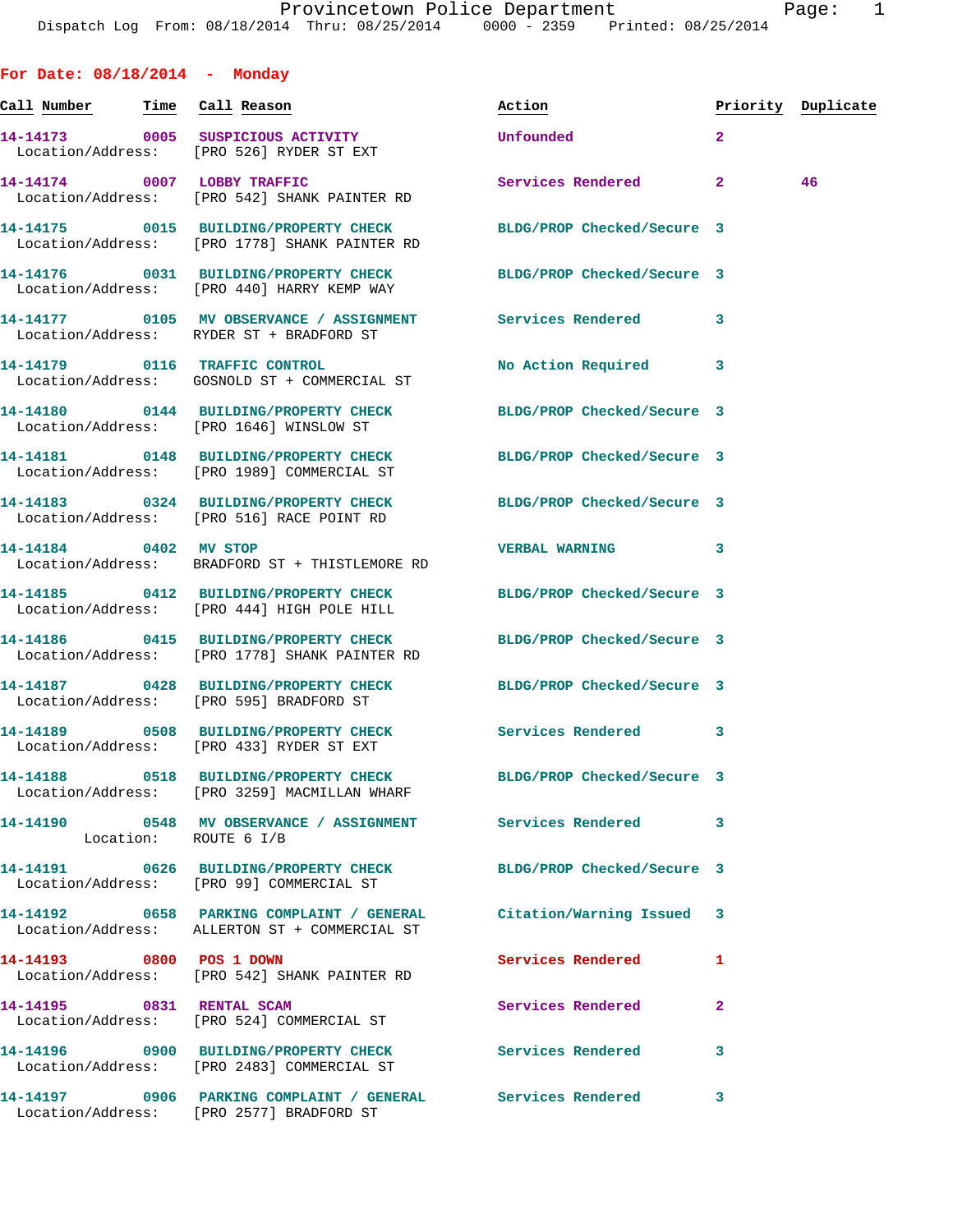|                                                                       | Provincetown Police Department<br>Dispatch Log From: 08/18/2014 Thru: 08/25/2014 0000 - 2359 Printed: 08/25/2014 |                          |                         |
|-----------------------------------------------------------------------|------------------------------------------------------------------------------------------------------------------|--------------------------|-------------------------|
| 14-14198 0910 HAZARDS                                                 | Location: [PRO 3672] TOWN LINE                                                                                   | Services Rendered        | 2 <sup>1</sup>          |
|                                                                       | 14-14200 0958 STREET SWEEPING TOWS Tehicle Towed<br>Location/Address: [PRO 1188] COMMERCIAL ST                   |                          | 3                       |
| Location/Address: SHANK PAINTER RD                                    | 14-14201 0959 MV OBSERVANCE / ASSIGNMENT Services Rendered                                                       |                          | $\overline{\mathbf{3}}$ |
|                                                                       | 14-14202 1015 PARK, WALK & TALK<br>Location: [PRO 3431] LOPES SQUARE                                             | SPOKEN TO                | $\overline{2}$          |
|                                                                       | 14-14203 1017 MEDICAL EMERGENCY<br>Location/Address: [PRO 440] HARRY KEMP WAY                                    | Transported to Hospital  | $\mathbf{1}$            |
|                                                                       | 14-14204 1049 FOUND PASSPORTS/RETURNED Services Rendered<br>Location/Address: [PRO 2483] COMMERCIAL ST           |                          | 3                       |
|                                                                       | 14-14205 1110 PARKED BIKE COMPLAINT Services Rendered<br>Location/Address: [PRO 2704] COMMERCIAL ST              |                          | $\overline{2}$          |
| 14-14206 1122 BIKE ABANDONED<br>Location/Address: [PRO 3078] ALDEN ST |                                                                                                                  | <b>Services Rendered</b> | $\overline{2}$          |
| 14-14207 1140 LOST NJ DL<br>Location/Address: BRADFORD ST EXT         |                                                                                                                  | <b>Services Rendered</b> | 3                       |
| 14-14208 1157 MV STOP<br>Location/Address: ROUTE 6                    |                                                                                                                  | <b>VERBAL WARNING</b>    | $\overline{\mathbf{3}}$ |

14-14209 1204 LOST BACK PACK **1204 1204 LOST BACK** 1 Location/Address: [PRO 3443] COMMERCIAL ST

**14-14210 1213 TRAFFIC CONTROL Services Rendered 3**  Location/Address: WINTHROP ST

14-14211 1249 PARK, WALK & TALK 3 Services Rendered 2 Location: [PRO 3431] LOPES SQUARE

**14-14212 1320 FOUND WALLET/RETURNED Services Rendered 3**  Location/Address: [PRO 648] COMMERCIAL ST

**14-14213 1330 RENTAL SCAM Services Rendered 2**  Location/Address: [PRO 542] SHANK PAINTER RD

**14-14214 1337 BUILDING/PROPERTY CHECK Services Rendered 3**  Location/Address: [PRO 2898] JEROME SMITH RD

**14-14215 1403 MV OBSERVANCE / ASSIGNMENT Services Rendered 3**  Location/Address: BRADFORD ST + HOWLAND ST

**14-14216 1430 MV ACCIDENT Services Rendered 1**  Location/Address: [PRO 3296] SHANK PAINTER RD

**14-14218 1608 MEDICAL EMERGENCY Transported to Hospital 1**  Location/Address: [PRO 2618] COMMERCIAL ST

**14-14219 1623 MV OBSERVANCE / ASSIGNMENT No Action Required 3**  Location/Address: RACE POINT RD

**14-14220 1641 MV STOP VERBAL WARNING 3**  Location/Address: RACE POINT RD

**14-14221 1702 MEDICAL EMERGENCY Transported to Hospital 1**  Location/Address: [PRO 3313] STANDISH ST

**14-14222 1758 BUILDING/PROPERTY CHECK BLDG/PROP Checked/Secure 3**  Location/Address: [PRO 3287] ROUTE 6

**14-14223 1808 PARKING COMPLAINT / GENERAL Services Rendered 3**  Location/Address: [PRO 1707] BRADFORD ST

Page: 2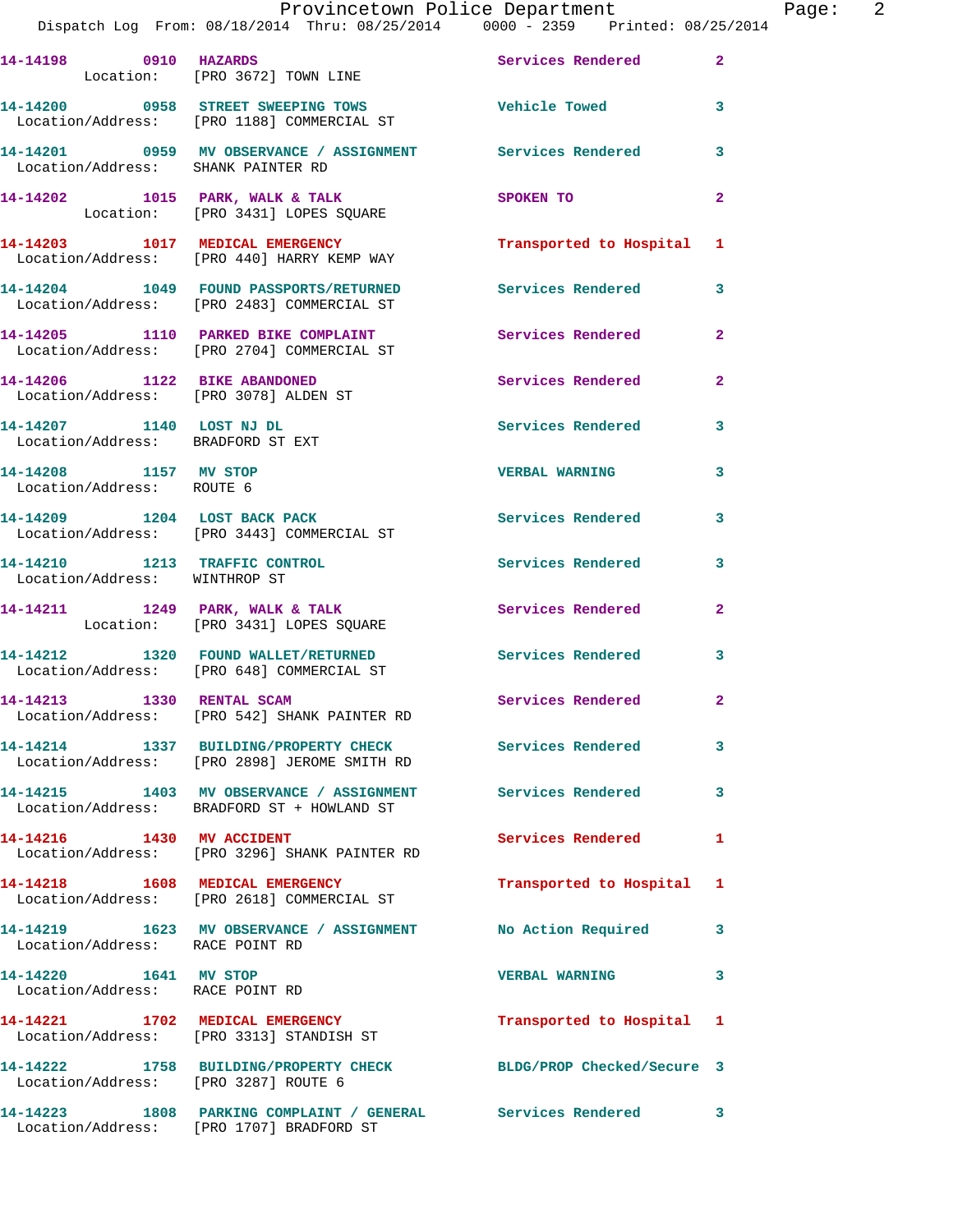|                                                              | 14-14224 1817 PARK, WALK & TALK<br>Location/Address: [PRO 182] COMMERCIAL ST                       | Services Rendered 2        |                          |
|--------------------------------------------------------------|----------------------------------------------------------------------------------------------------|----------------------------|--------------------------|
|                                                              | 14-14226 1900 FOUND SINGLE KEY<br>Location: [PRO 3431] LOPES SQUARE                                | No Action Required 3       |                          |
|                                                              | 14-14228 1906 MV ACCIDENT<br>Location/Address: [PRO 2750] COMMERCIAL ST                            | Unfounded                  | $\mathbf{1}$             |
|                                                              | 14-14229 1915 BUILDING/PROPERTY CHECK<br>Location/Address: [PRO 571] ALDEN ST                      | BLDG/PROP Checked/Secure 3 |                          |
| Location/Address: ROUTE 6                                    | 14-14230 1919 MV OBSERVANCE / ASSIGNMENT No Action Required 3                                      |                            |                          |
|                                                              | 14-14231 1923 SHOPLIFTING<br>Location/Address: [PRO 274] COMMERCIAL ST                             | No Action Required 3       |                          |
| 14-14232 1925 MV STOP<br>Location/Address: ROUTE 6           |                                                                                                    | VERBAL WARNING 3           |                          |
|                                                              | 14-14234 1936 BUILDING/PROPERTY CHECK<br>Location/Address: [PRO 2481] TREMONT ST                   | BLDG/PROP Checked/Secure 3 |                          |
|                                                              | 14-14233 1937 MEDICAL EMERGENCY<br>Location/Address: [PRO 542] SHANK PAINTER RD                    | Transported to Hospital 1  |                          |
|                                                              | 14-14235 1941 MEDICAL EMERGENCY<br>Location/Address: [PRO 3004] BRADFORD ST                        | PATIENT REFUSAL            | $\mathbf{1}$             |
|                                                              | $14-14236$ 1945 PARK, WALK & TALK<br>Location/Address: [PRO 105] COMMERCIAL ST                     | No Action Required 2       |                          |
|                                                              | 14-14238 1953 ASSIST AGENCY / NPS<br>Location/Address: PROVINCELANDS RD                            | Taken/Referred to Other 3  |                          |
|                                                              | 14-14237 2002 DOMESTIC DISTURBANCE/ASSAULT Arrest(s) Made<br>Location/Address: [PRO 1616] BANGS ST |                            | $\mathbf{1}$             |
|                                                              | Refer To Arrest: 14-201-AR                                                                         |                            |                          |
| Location/Address: COURT ST                                   | 14-14239 2013 MEDICAL EMERGENCY                                                                    | SPOKEN TO                  | $\overline{\phantom{0}}$ |
|                                                              | 14-14240 2042 MEDICAL EMERGENCY<br>Location/Address: [PRO 3718] BRADFORD ST                        | PATIENT REFUSAL            | $\mathbf{I}$             |
|                                                              | 14-14241 2121 BUILDING/PROPERTY CHECK<br>Location/Address: [PRO 306] COMMERCIAL ST                 | BLDG/PROP Checked/Secure 3 |                          |
| 14-14242 2121 911 GENERAL<br>Location/Address: COMMERCIAL ST |                                                                                                    | Could Not Locate 1         |                          |
|                                                              | 14-14243 2140 NOISE COMPLAINT<br>Location/Address: [PRO 3321] COMMERCIAL ST                        | No Action Required         | 3                        |
| 14-14244 2200 COMPLAINT                                      | Location/Address: [PRO 382] COMMERCIAL ST                                                          | SPOKEN TO                  | 3                        |
|                                                              | 14-14245 2215 BUILDING/PROPERTY CHECK<br>Location/Address: [PRO 3287] ROUTE 6                      | BLDG/PROP Checked/Secure 3 |                          |
|                                                              | 14-14246 2238 NOISE COMPLAINT<br>Location/Address: [PRO 2082] BLUEBERRY AVE                        | SPOKEN TO                  | 3                        |
| 14-14247 2244 LOST WALLET                                    | Location/Address: [PRO 542A] SHANK PAINTER RD                                                      | Services Rendered          | 3                        |
|                                                              | 14-14249 2304 COMPLAINT - STREET PERFORMERS No Action Required                                     |                            | 3                        |

Location/Address: [PRO 185] COMMERCIAL ST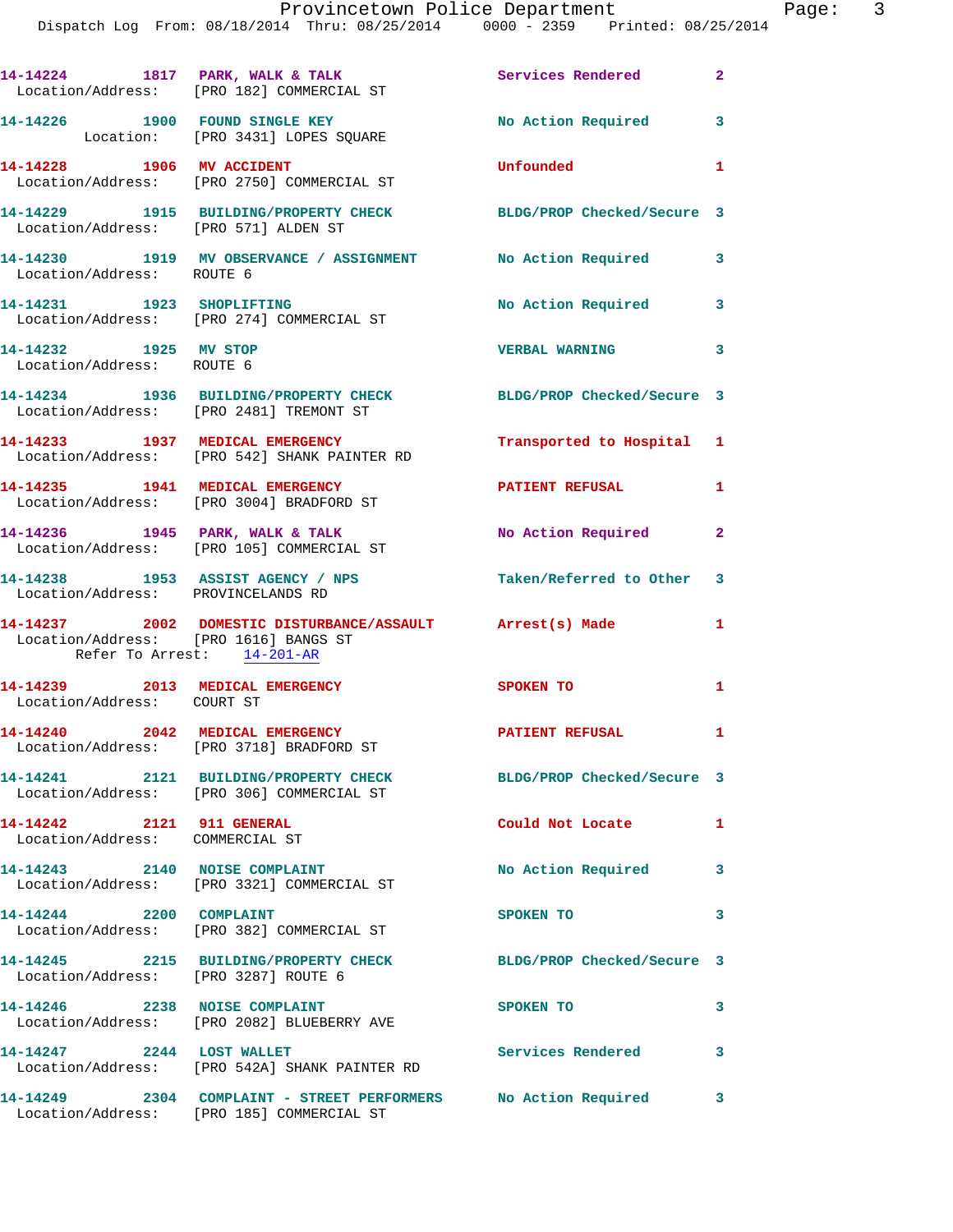|                                                            | Provincetown Police Department<br>Dispatch Log From: 08/18/2014 Thru: 08/25/2014 0000 - 2359 Printed: 08/25/2014 |                                    |                | Page: 4 |  |
|------------------------------------------------------------|------------------------------------------------------------------------------------------------------------------|------------------------------------|----------------|---------|--|
|                                                            | 14-14252 2319 MV STOP Arrest(s) Made 3<br>Location/Address: GOSNOLD ST                                           |                                    |                |         |  |
| Refer To Arrest: 14-204-AR                                 | 14-14255 2359 MEDICAL EMERGENCY Services Rendered 1<br>Location/Address: [PRO 542] SHANK PAINTER RD              |                                    |                |         |  |
| For Date: $08/19/2014$ - Tuesday                           |                                                                                                                  |                                    |                |         |  |
|                                                            | 14-14257 0043 BUILDING/PROPERTY CHECK BLDG/PROP Checked/Secure 3<br>Location/Address: [PRO 204] COMMERCIAL ST    |                                    |                |         |  |
|                                                            | 14-14258 0046 BUILDING/PROPERTY CHECK BLDG/PROP Checked/Secure 3<br>Location/Address: [PRO 2500] COMMERCIAL ST   |                                    |                |         |  |
|                                                            | 14-14261 0114 TRAFFIC CONTROL<br>Location/Address: [PRO 165] COMMERCIAL ST                                       | Services Rendered 3                |                |         |  |
| Location/Address: STANDISH ST                              | 14-14262 0146 DISTURBANCE                                                                                        | SPOKEN TO NAME OF SPOKEN OF STREET | $\mathbf{1}$   |         |  |
|                                                            | 14-14263 0215 FOUND PEDICAB CELL<br>Location/Address: [PRO 542] SHANK PAINTER RD                                 | No Action Required 3               |                |         |  |
|                                                            | 14-14264 0526 LOBBY TRAFFIC<br>Location/Address: [PRO 542] SHANK PAINTER RD                                      | Services Rendered 2                |                | 30      |  |
|                                                            | 14-14265 0606 FLIGHT COVERAGE<br>Location/Address: [PRO 516] RACE POINT RD                                       | Services Rendered                  | $\overline{2}$ |         |  |
| 14-14266 0639 MV ACCIDENT                                  | Location/Address: [PRO 3911] COMMERCIAL ST                                                                       | Services Rendered                  | 1              |         |  |
| 14-14267 0731 DOGS IN CAR<br>Location/Address: WINTHROP ST |                                                                                                                  | Services Rendered                  | $\mathbf{2}$   |         |  |
|                                                            | 14-14268 0739 COURT RUN<br>Location/Address: [PRO 542] SHANK PAINTER RD                                          | Services Rendered                  | $\mathbf{3}$   |         |  |
|                                                            | 14-14269 0753 PARK, WALK & TALK<br>Location/Address: [PRO 3296] SHANK PAINTER RD                                 | Services Rendered 2                |                |         |  |
|                                                            | 14-14271 0754 BUILDING/PROPERTY CHECK Services Rendered 3<br>Location/Address: [PRO 2483] COMMERCIAL ST          |                                    |                |         |  |
|                                                            | 14-14270 0755 LOST I PHONE<br>Location/Address: [PRO 105] COMMERCIAL ST                                          | Services Rendered 3                |                |         |  |
|                                                            | 14-14273 0808 LOST MONEY CLIP<br>Location/Address: [PRO 105] COMMERCIAL ST                                       | Services Rendered 3                |                |         |  |
|                                                            | 14-14274 0836 RACCOON STUCK<br>Location/Address: [PRO 2748] POINT ST                                             | Services Rendered                  | $\mathbf{2}$   |         |  |
|                                                            | 14-14275 0850 PARK, WALK & TALK<br>Location/Address: [PRO 105] COMMERCIAL ST                                     | Services Rendered 2                |                |         |  |
|                                                            | 14-14277 0919 STREET SWEEPING TOW<br>Location/Address: [PRO 824] COMMERCIAL ST                                   | <b>Vehicle Towed</b>               | 3              |         |  |
| Location/Address: [PRO 571] ALDEN ST                       | 14-14278 0946 BUILDING/PROPERTY CHECK BLDG/PROP Checked/Secure 3                                                 |                                    |                |         |  |
|                                                            | 14-14279 0951 PARK, WALK & TALK<br>Location/Address: [PRO 99] COMMERCIAL ST                                      | Services Rendered 2                |                |         |  |
| Location/Address: COMMERCIAL ST                            | 14-14280 1036 MEDICAL EMERGENCY                                                                                  | Services Rendered                  | $\mathbf{1}$   |         |  |
| 14-14281 1040 LOST PURSE                                   |                                                                                                                  | Services Rendered 3                |                |         |  |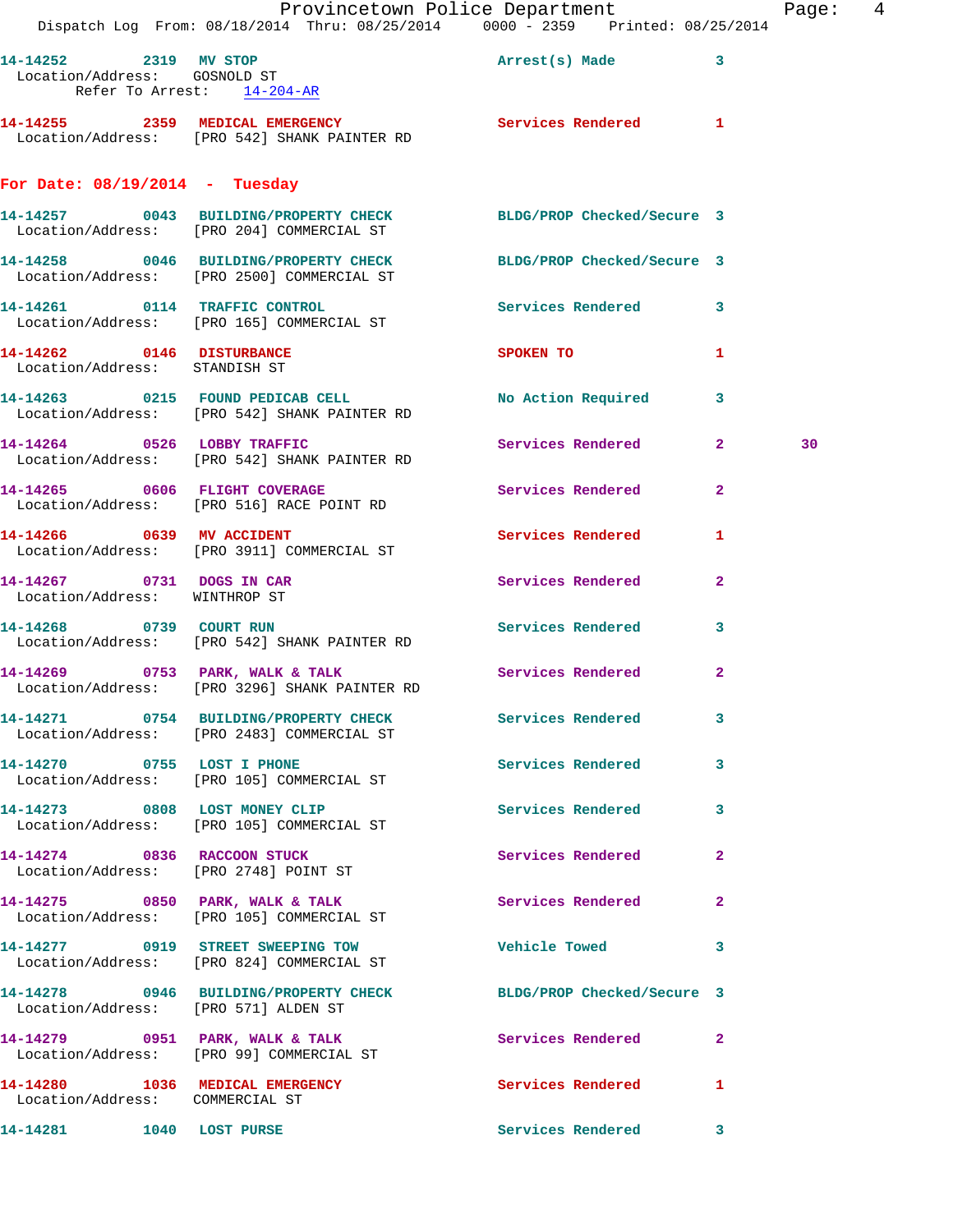|                                                                | Dispatch Log From: 08/18/2014 Thru: 08/25/2014 0000 - 2359 Printed: 08/25/2014                          | Provincetown Police Department          |              | Page: 5 |  |
|----------------------------------------------------------------|---------------------------------------------------------------------------------------------------------|-----------------------------------------|--------------|---------|--|
|                                                                | Location/Address: [PRO 105] COMMERCIAL ST                                                               |                                         |              |         |  |
|                                                                | 14-14282 1052 MV OBSERVANCE / ASSIGNMENT No Action Required 3<br>Location/Address: SHANK PAINTER RD     |                                         |              |         |  |
|                                                                | 14-14283 1104 NOISE COMPLAINT<br>Location/Address: [PRO 2351] COMMERCIAL ST                             | SPOKEN TO DESCRIPTION OF REAL PROPERTY. | 3            |         |  |
|                                                                | 14-14284 1113 BY-LAW VIOLATION<br>Location/Address: [PRO 488] MAYFLOWER AVE                             | <b>Services Rendered</b> 2              |              |         |  |
|                                                                | 14-14285 1128 LOST FIT BIT<br>Location/Address: [PRO 105] COMMERCIAL ST                                 | Services Rendered 3                     |              |         |  |
|                                                                | 14-14286 1129 LOST CHECK BOOK<br>Location/Address: [PRO 105] COMMERCIAL ST                              | Services Rendered 3                     |              |         |  |
| 14-14287 1133 MV STOP                                          | Location/Address: COURT ST + SHANK PAINTER RD                                                           | VERBAL WARNING 3                        |              |         |  |
|                                                                | 14-14288 1205 ASSIST CITIZEN<br>Location/Address: [PRO 2003] FREEMAN ST                                 | Services Rendered 3                     |              |         |  |
|                                                                | 14-14289 1221 LOST MASS DL<br>Location/Address: [PRO 105] COMMERCIAL ST                                 | Services Rendered 3                     |              |         |  |
| 14-14290 1224 MV COMPLAINT<br>Location/Address: CEMETERY RD    |                                                                                                         | Services Rendered 2                     |              |         |  |
| 14-14291 1305 LOST WALLET                                      | Location/Address: [PRO 105] COMMERCIAL ST                                                               | Services Rendered 3                     |              |         |  |
| 14-14292 1307 PET PANTRY                                       | Location/Address: [PRO 2474] BRADFORD ST                                                                | Services Rendered 2                     |              |         |  |
|                                                                | 14-14293 1325 LOST MASTERCARD<br>Location/Address: [PRO 2500] COMMERCIAL ST                             | Services Rendered 3                     |              |         |  |
| 14-14294 1334 LOOSE DOG                                        | Location/Address: [PRO 1343] COMMERCIAL ST                                                              | Services Rendered                       | $\mathbf{2}$ |         |  |
| 14-14295 1338 LOST CA LICENSE                                  | Location/Address: [PRO 3456] RYDER ST EXT                                                               | Services Rendered 3                     |              |         |  |
|                                                                | 14-14296 1339 SERVE RESTRAINING ORDER Could Not Locate<br>Location/Address: [PRO 2445] COMMERCIAL ST    |                                         | $\mathbf{2}$ |         |  |
|                                                                | 14-14297 1343 ALARM - FIRE<br>Location/Address: [PRO 2277] BRADFORD ST                                  | False Alarm                             | $\mathbf{1}$ |         |  |
|                                                                | 14-14298 1358 PARK, WALK & TALK<br>Location/Address: [PRO 105] COMMERCIAL ST                            | Services Rendered 2                     |              |         |  |
|                                                                | 14-14299 1411 LARCENY / FORGERY / FRAUD<br>Location/Address: [PRO 3736] COMMERCIAL ST                   | Services Rendered 2                     |              |         |  |
|                                                                | 14-14300 1420 BUILDING/PROPERTY CHECK Services Rendered 3<br>Location/Address: [PRO 2206] COMMERCIAL ST |                                         |              |         |  |
|                                                                | 14-14301 1427 PARK, WALK & TALK<br>Location/Address: [PRO 3277] SANDY HILL LN                           | <b>Services Rendered</b>                | $\mathbf{2}$ |         |  |
|                                                                | 14-14303 1453 LANDLORD/TENANT<br>Location/Address: [PRO 1311] CENTRAL ST                                | SPOKEN TO DESCRIPTION OF REAL PROPERTY. | $\mathbf{2}$ |         |  |
| Location/Address: COMMERCIAL ST<br>Refer To Accident: 14-49-AC | 14-14304 1524 MV ACCIDENT/MINOR Services Rendered 1                                                     |                                         |              |         |  |
|                                                                | 14-14305 1528 NOISE COMPLAINT<br>Location/Address: [PRO 208] COMMERCIAL ST                              | Unfounded                               | $\mathbf{3}$ |         |  |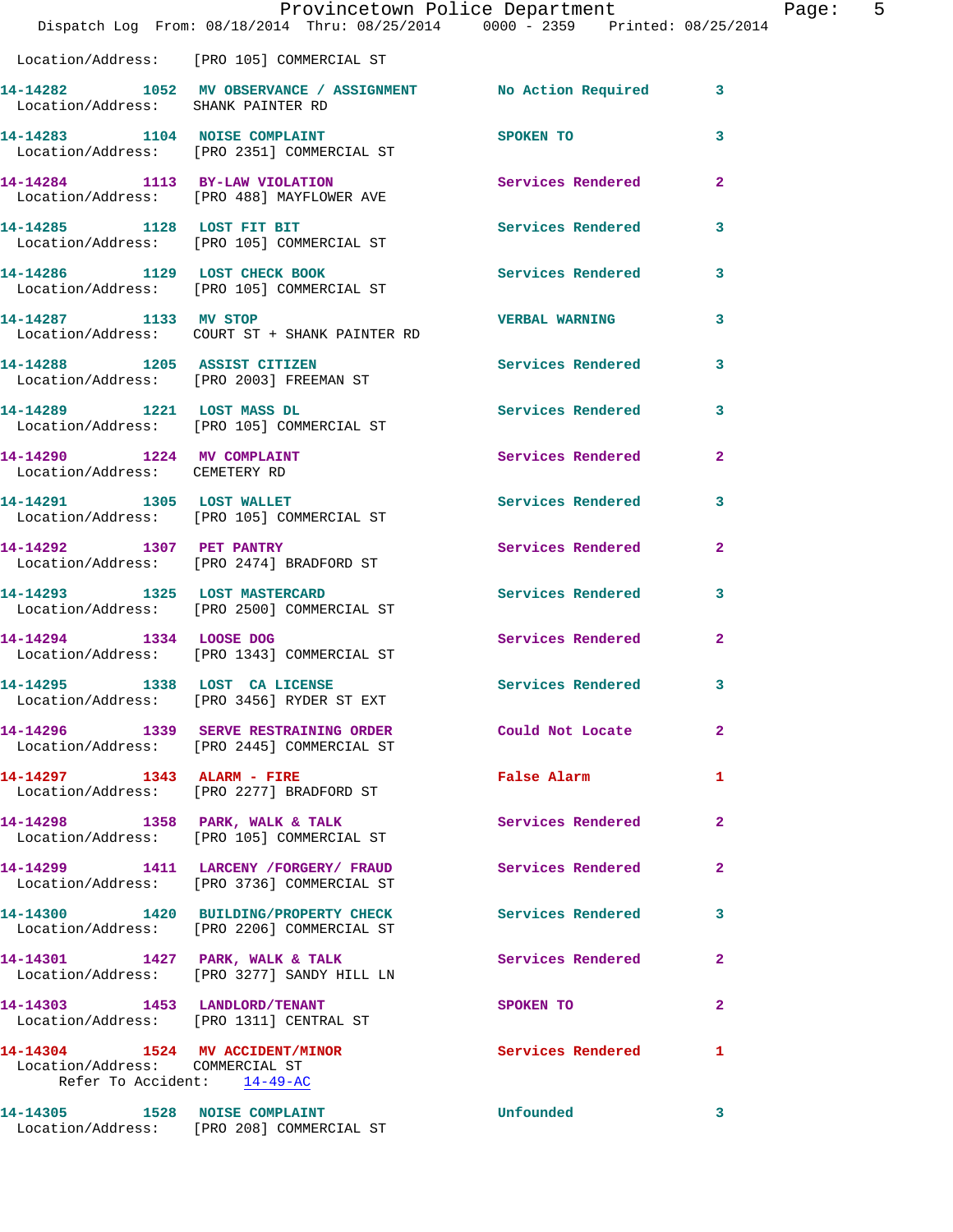|                                                               | 14-14306 1605 FOUND CALIFORNIA LICENSE Services Rendered<br>Location/Address: [PRO 542] SHANK PAINTER RD |                            | 3            |
|---------------------------------------------------------------|----------------------------------------------------------------------------------------------------------|----------------------------|--------------|
|                                                               | 14-14307 1635 STOLEN WALLET<br>Location/Address: [PRO 542] SHANK PAINTER RD                              | Services Rendered          | 2            |
| 14-14309 1727 PHONE SCAM                                      | Location/Address: [PRO 542] SHANK PAINTER RD                                                             | Services Rendered          | $\mathbf{2}$ |
|                                                               | 14-14308 1728 BUILDING/PROPERTY CHECK<br>Location/Address: [PRO 447] JEROME SMITH RD                     | BLDG/PROP Checked/Secure 3 |              |
| 14-14310 1812 LOST BROWN WALLET                               | Location/Address: [PRO 542] SHANK PAINTER RD                                                             | Services Rendered          | 3            |
| 14-14311 1840 COMPLAINT                                       | Location/Address: [PRO 823] COMMERCIAL ST                                                                | SPOKEN TO                  | 3            |
| 14-14312 1843 NOISE COMPLAINT                                 | Location/Address: [PRO 3947] BRADFORD ST                                                                 | <b>Services Rendered</b>   | 3            |
|                                                               | 14-14314 1949 BUILDING/PROPERTY CHECK<br>Location/Address: [PRO 2500] COMMERCIAL ST                      | BLDG/PROP Checked/Secure 3 |              |
| 14-14315 2000 MV STOP                                         | Location/Address: BRADFORD ST + COURT ST                                                                 | <b>VERBAL WARNING</b>      | 3            |
| 14-14316 2003 MV STOP<br>Location/Address: PRINCE ST          |                                                                                                          | <b>VERBAL WARNING</b>      | $\mathbf{3}$ |
|                                                               | 14-14317 2018 BUILDING/PROPERTY CHECK<br>Location/Address: [PRO 3292] COMMERCIAL ST                      | BLDG/PROP Checked/Secure 3 |              |
| Location/Address: [PRO 2] ALDEN ST                            | 14-14318 2047 BUILDING/PROPERTY CHECK                                                                    | BLDG/PROP Checked/Secure 3 |              |
|                                                               | 14-14319 2127 BUILDING/PROPERTY CHECK<br>Location/Address: [PRO 306] COMMERCIAL ST                       | BLDG/PROP Checked/Secure 3 |              |
| 14-14320                                                      | 2129 BUILDING/PROPERTY CHECK<br>Location/Address: [PRO 1638] COMMERCIAL ST                               | BLDG/PROP Checked/Secure 3 |              |
|                                                               | 14-14321 2149 MEDICAL EMERGENCY<br>Location/Address: [PRO 1228] COMMERCIAL ST                            | Services Rendered          | 1            |
|                                                               | 14-14322 2205 BUILDING/PROPERTY CHECK<br>Location/Address: [PRO 2206] COMMERCIAL ST                      | BLDG/PROP Checked/Secure 3 |              |
| 14-14323 2213 MV STOP<br>Location/Address: [PRO 2521] ROUTE 6 |                                                                                                          | <b>VERBAL WARNING</b>      | 3            |
|                                                               | 14-14324 2220 BUILDING/PROPERTY CHECK<br>Location/Address: [PRO 175] COMMERCIAL ST                       | BLDG/PROP Checked/Secure 3 |              |
|                                                               | 14-14325 2224 BUILDING/PROPERTY CHECK<br>Location/Address: [PRO 2542] COMMERCIAL ST                      | BLDG/PROP Checked/Secure 3 |              |
|                                                               | 14-14326 2233 BUILDING/PROPERTY CHECK<br>Location/Address: [PRO 2500] COMMERCIAL ST                      | BLDG/PROP Checked/Secure 3 |              |
|                                                               | 14-14327 2256 BUILDING/PROPERTY CHECK<br>Location/Address: [PRO 3256] COMMERCIAL ST                      | BLDG/PROP Checked/Secure 3 |              |
|                                                               | 14-14328 2256 BUILDING/PROPERTY CHECK<br>Location/Address: [PRO 2539] RYDER ST EXT                       | BLDG/PROP Checked/Secure 3 |              |
|                                                               | 14-14330 2352 BUILDING/PROPERTY CHECK<br>Location/Address: [PRO 530] SHANK PAINTER RD                    | BLDG/PROP Checked/Secure 3 |              |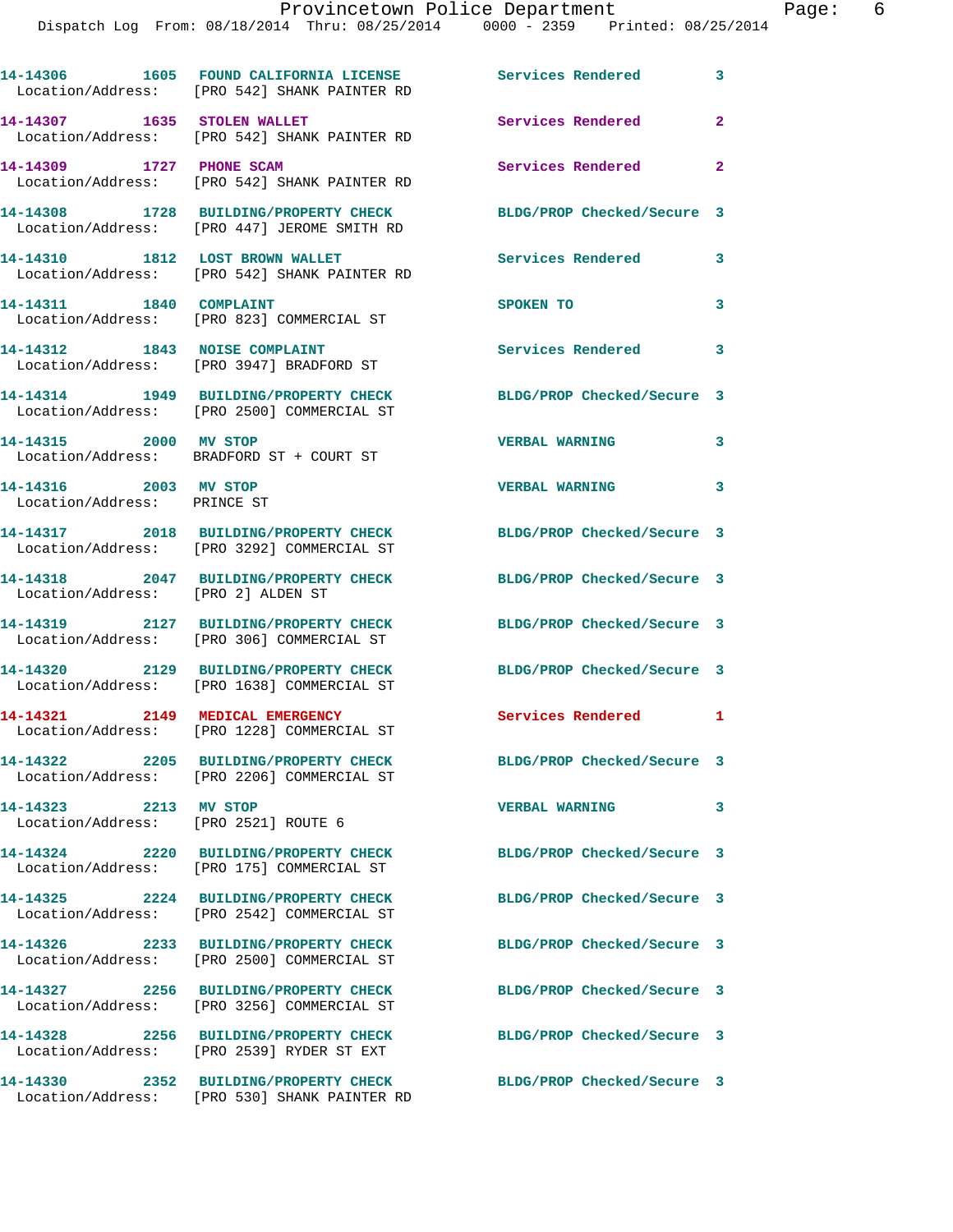|                                        |                                                                                                                   | Provincetown Police Department Page: 7 |                |   |  |
|----------------------------------------|-------------------------------------------------------------------------------------------------------------------|----------------------------------------|----------------|---|--|
| For Date: $08/20/2014$ - Wednesday     |                                                                                                                   |                                        |                |   |  |
|                                        | 14-14331 0008 MEDICAL EMERGENCY/EVAL Services Rendered 1<br>Location/Address: [PRO 542] SHANK PAINTER RD          |                                        |                |   |  |
|                                        | 14-14332 0040 ALARM - GENERAL<br>Location/Address: [PRO 3670] SHANK PAINTER RD                                    | <b>Services Rendered</b>               | $\mathbf{1}$   |   |  |
|                                        | 14-14431 0117 ASSIST CITIZEN<br>Location/Address: ATLANTIC AVE + COMMERCIAL ST                                    | Could Not Locate                       | 3              |   |  |
| Location/Address: [PRO 16] BRADFORD ST | 14-14334 0206 BUILDING/PROPERTY CHECK BLDG/PROP Checked/Secure 3                                                  |                                        |                |   |  |
|                                        | 14-14335 0217 GENERAL INFO                                                                                        | Services Rendered 3                    |                |   |  |
|                                        | 14-14336 0256 LOST WALLET<br>Location/Address: [PRO 146] COMMERCIAL ST                                            | <b>Services Rendered</b>               | 3              |   |  |
|                                        | 14-14337 0312 BUILDING/PROPERTY CHECK<br>Location/Address: [PRO 1638] COMMERCIAL ST                               | BLDG/PROP Checked/Secure 3             |                |   |  |
|                                        | 14-14338 0329 SERVICE CALL<br>Location/Address: [PRO 2521] ROUTE 6                                                | Services Rendered 3                    |                |   |  |
|                                        | 14-14339 0356 BUILDING/PROPERTY CHECK BLDG/PROP Checked/Secure 3<br>Location/Address: [PRO 1778] SHANK PAINTER RD |                                        |                |   |  |
|                                        | 14-14340 0519 BUILDING/PROPERTY CHECK BLDG/PROP Checked/Secure 3<br>Location/Address: [PRO 2898] JEROME SMITH RD  |                                        |                |   |  |
| Location/Address: [PRO 512] PRINCE ST  | 14-14341 0553 BUILDING/PROPERTY CHECK BLDG/PROP Checked/Secure 3                                                  |                                        |                |   |  |
|                                        | 14-14342 0617 COMPLAINT<br>Location/Address: [PRO 145] COMMERCIAL ST                                              | SPOKEN TO                              | 3              |   |  |
| Location/Address: [PRO 3287] ROUTE 6   | 14-14343 0838 BUILDING/PROPERTY CHECK BLDG/PROP Checked/Secure 3                                                  |                                        |                |   |  |
|                                        | 14-14344 0855 BUILDING/PROPERTY CHECK Services Rendered<br>Location/Address: [PRO 2483] COMMERCIAL ST             |                                        | 3              |   |  |
|                                        | 14-14345 0928 TOW/STREET SWEEP<br>Location/Address: [PRO 1548] COMMERCIAL ST                                      | <b>Vehicle Towed</b>                   | $\mathbf{2}$   |   |  |
|                                        | 14-14346 0947 BUILDING/PROPERTY CHECK BLDG/PROP Checked/Secure 3<br>Location/Address: [PRO 3317] CEMETERY RD      |                                        |                | 1 |  |
|                                        | 14-14347 0948 SERVICE CALL<br>Location/Address: [PRO 488] MAYFLOWER AVE                                           | Services Rendered                      | 3              |   |  |
|                                        | 14-14348 0957 BUILDING/PROPERTY CHECK Services Rendered<br>Location/Address: [PRO 3430] COMMERCIAL ST             |                                        | 3              |   |  |
|                                        | 14-14350 1109 LEG BURN/TRANSPORT<br>Location/Address: [PRO 440] HARRY KEMP WAY                                    | Transported to Hospital 1              |                |   |  |
|                                        | 14-14351 1113 PARKED BIKE COMPLAINT Services Rendered<br>Location/Address: [PRO 2704] COMMERCIAL ST               |                                        | $\overline{2}$ |   |  |
|                                        | 14-14352 1130 PARK, WALK & TALK Services Rendered<br>Location/Address: [PRO 105] COMMERCIAL ST                    |                                        | $\mathbf{2}$   |   |  |
|                                        | 14-14353 1146 PET PANTRY<br>Location/Address: [PRO 3296] SHANK PAINTER RD                                         | Services Rendered                      | 3              |   |  |
| 14-14354 1159 HARASSMENT               | Location/Address: [PRO 913] DUNCAN LN                                                                             | SPOKEN TO                              | $\mathbf{2}$   |   |  |
| 14-14355 1211 FLIGHT COVERAGE          |                                                                                                                   | Services Rendered                      | $\mathbf{2}$   |   |  |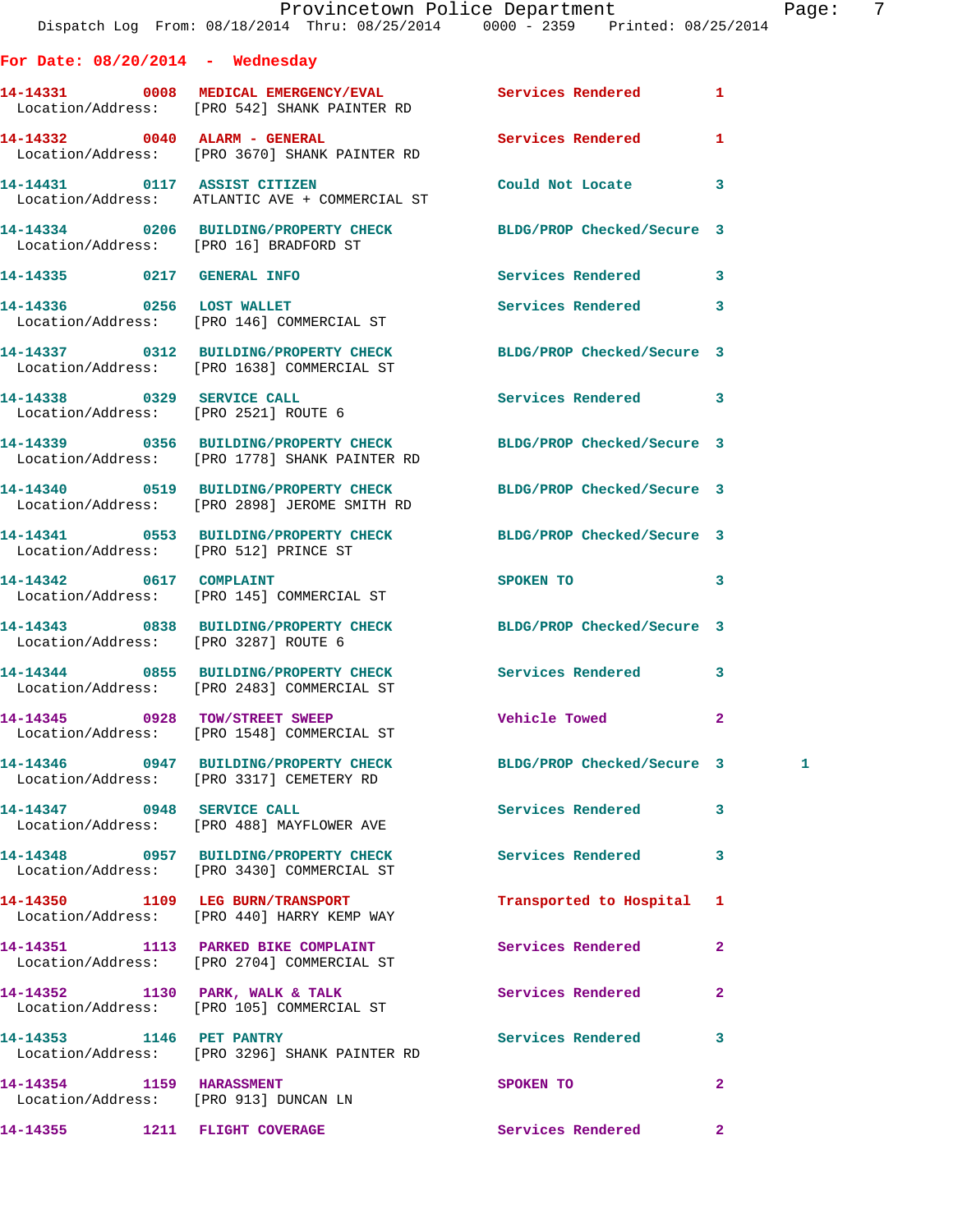|                                                            | Dispatch Log From: 08/18/2014 Thru: 08/25/2014 0000 - 2359 Printed: 08/25/2014                                    | Provincetown Police Department                                                                                  |                | Page: 8 |  |
|------------------------------------------------------------|-------------------------------------------------------------------------------------------------------------------|-----------------------------------------------------------------------------------------------------------------|----------------|---------|--|
|                                                            | Location/Address: [PRO 516] RACE POINT RD                                                                         |                                                                                                                 |                |         |  |
| 14-14356 1239 ALARM - FIRE<br>Location/Address: HOWLAND ST |                                                                                                                   | False Alarm                                                                                                     | $\mathbf{1}$   |         |  |
|                                                            | 14-14357 1308 PARK, WALK & TALK 1999 Services Rendered<br>Location/Address: [PRO 537] SHANK PAINTER RD            |                                                                                                                 | $\overline{2}$ |         |  |
|                                                            | 14-14358 1330 LOBBY TRAFFIC<br>Location/Address: [PRO 542] SHANK PAINTER RD                                       | Services Rendered 2                                                                                             |                | 39      |  |
|                                                            | 14-14359 1333 HYPOTENSION/TRANSPORT<br>Location/Address: [PRO 440] HARRY KEMP WAY                                 | Transported to Hospital 1                                                                                       |                |         |  |
|                                                            | 14-14360 1343 BUILDING/PROPERTY CHECK<br>Location/Address: [PRO 2500] COMMERCIAL ST                               | BLDG/PROP Checked/Secure 3                                                                                      |                |         |  |
|                                                            | 14-14362 1403 BIKE COMPLAINTS<br>Location/Address: [PRO 285] COMMERCIAL ST                                        | SPOKEN TO THE STRIKE STRIKE STRIKE STRIKE STRIKE STRIKE STRIKE STRIKE STRIKE STRIKE STRIKE STRIKE STRIKE STRIKE | $\mathbf{2}$   |         |  |
| Location/Address: WATSONS CT                               | 14-14363 1408 PARKED MV COMPLAINT                                                                                 | No Action Required 2                                                                                            |                |         |  |
|                                                            | 14-14364 1433 BIKE ACCIDENT/TRANSPORT<br>Location/Address: [PRO 437] FREEMAN ST                                   | Transported to Hospital 2                                                                                       |                | 3       |  |
|                                                            | 14-14365 1504 FLIGHT COVERAGE<br>Location/Address: [PRO 516] RACE POINT RD                                        | Services Rendered 2                                                                                             |                |         |  |
|                                                            | 14-14366 1542 SHOPLIFTING<br>Location/Address: [PRO 3296] SHANK PAINTER RD                                        | Services Rendered                                                                                               | 3              |         |  |
|                                                            | 14-14367 1604 FOUND WALLET/RETURNED<br>Location: [PRO 3431] LOPES SQUARE                                          | Services Rendered 3                                                                                             |                | 1       |  |
|                                                            | 14-14368 1613 MEDICAL EMERGENCY<br>Location/Address: [PRO 433] RYDER ST EXT                                       | Transported to Hospital 1                                                                                       |                |         |  |
|                                                            | 14-14369 1615 MEDICAL EMERGENCY<br>Location/Address: [PRO 2490] PROVINCELANDS RD                                  | Transported to Hospital 1                                                                                       |                |         |  |
| 14-14371 1647 BP CHECK                                     | Location/Address: [PRO 2144] CONWELL ST                                                                           | PATIENT REFUSAL 1                                                                                               |                |         |  |
|                                                            | 14-14372 1652 SHOPLIFTING<br>Location/Address: [PRO 274] COMMERCIAL ST                                            | Services Rendered 3                                                                                             |                |         |  |
|                                                            | 14-14373 1721 PARKING COMPLAINT / GENERAL Citation/Warning Issued 3<br>Location/Address: [PRO 1352] COMMERCIAL ST |                                                                                                                 |                |         |  |
|                                                            | 14-14374 1759 ASSIST CITIZEN<br>Location/Address: [PRO 204] COMMERCIAL ST                                         | Services Rendered 3                                                                                             |                |         |  |
|                                                            | 14-14375 1801 TRAFFIC CONTROL<br>Location/Address: GOSNOLD ST + COMMERCIAL ST                                     | No Action Required 3                                                                                            |                |         |  |
| 14-14376 1801 FOLLOW UP                                    | Location/Address: [PRO 3746] BRADFORD ST EXT                                                                      | Services Rendered 2                                                                                             |                |         |  |
|                                                            | 14-14378 1812 PARK, WALK & TALK<br>Location/Address: [PRO 105] COMMERCIAL ST                                      | Services Rendered                                                                                               | $\mathbf{2}$   |         |  |
|                                                            | 14-14379 1820 PARKING COMPLAINT / GENERAL No Action Required 3<br>Location/Address: [PRO 1354] COMMERCIAL ST      |                                                                                                                 |                |         |  |
|                                                            | 14-14380 1835 MEDICAL EMERGENCY<br>Location/Address: [PRO 399] COMMERCIAL ST                                      | <b>PATIENT REFUSAL</b>                                                                                          | $\mathbf{1}$   |         |  |
| 14-14381 1848 ASSIST CITIZEN<br>Location: LONG POINT       |                                                                                                                   | Taken/Referred to Other 3                                                                                       |                |         |  |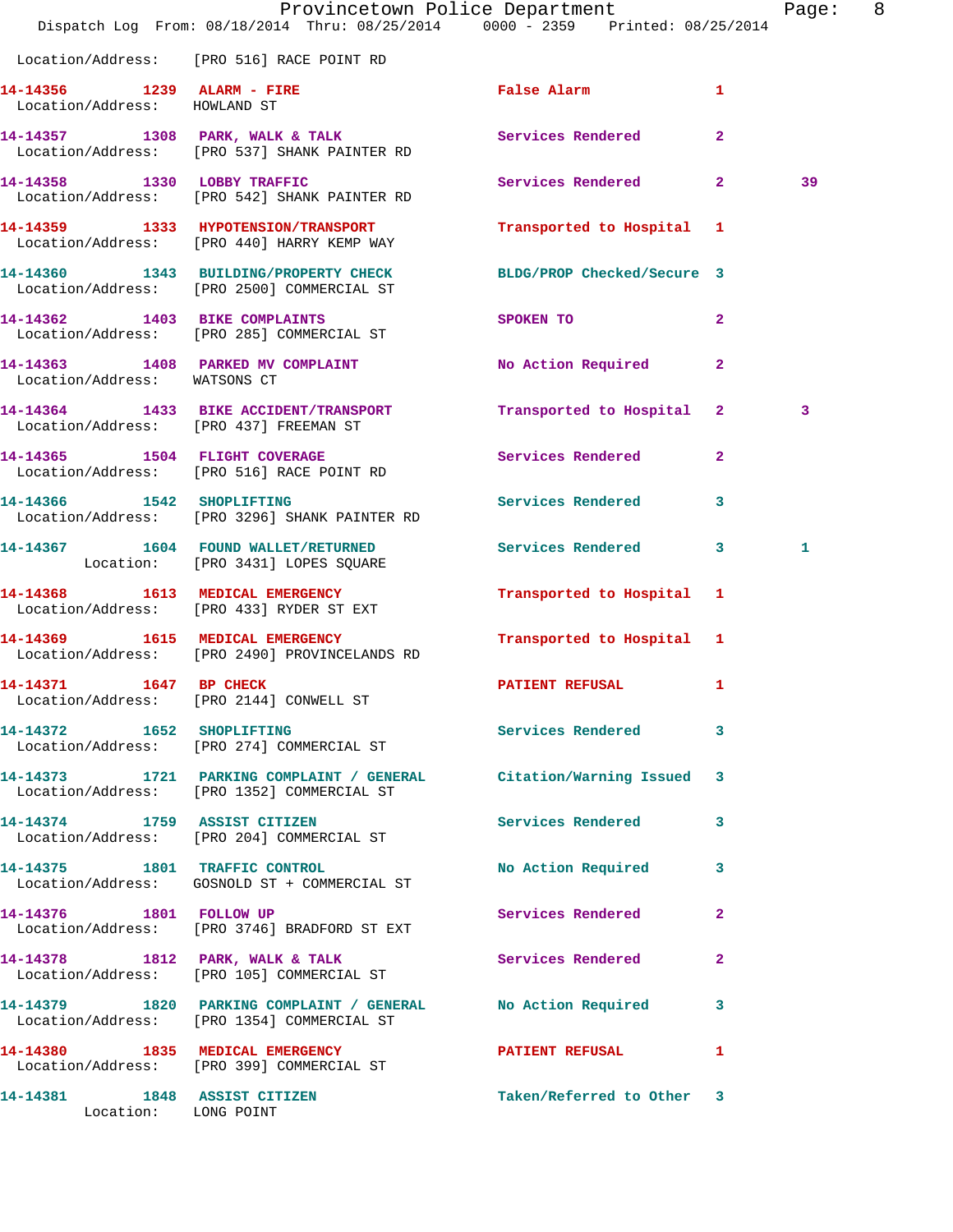|                                   |                                                                                                                  | Provincetown Police Department                                                  |                | Page: 9 |
|-----------------------------------|------------------------------------------------------------------------------------------------------------------|---------------------------------------------------------------------------------|----------------|---------|
|                                   | Dispatch Log From: 08/18/2014 Thru: 08/25/2014 0000 - 2359 Printed: 08/25/2014                                   |                                                                                 |                |         |
|                                   | 14-14382 1856 DISORDERLY Transported to Hospital 2<br>Location/Address: [PRO 3430] COMMERCIAL ST                 |                                                                                 | 3              |         |
| Location/Address: RYDER ST        | 14-14383 1941 PARKING COMPLAINT / GENERAL Services Rendered 3                                                    |                                                                                 |                |         |
|                                   | 14-14384 1955 DOMESTIC DISTURBANCE/ASSAULT Unfounded<br>Location/Address: [PRO 269] COMMERCIAL ST                |                                                                                 | 1              |         |
|                                   | 14-14386 2101 PARKING COMPLAINT / GENERAL Services Rendered<br>Location/Address: [PRO 2489] BRADFORD ST          |                                                                                 | $\mathbf{3}$   |         |
|                                   | 14-14387 2126 911 GENERAL<br>Location/Address: [PRO 290] COMMERCIAL ST                                           | <b>Services Rendered</b>                                                        | $\mathbf{1}$   |         |
|                                   | 14-14388 2141 PARK, WALK & TALK Services Rendered<br>Location/Address: [PRO 3405] COMMERCIAL ST                  |                                                                                 | $\overline{2}$ |         |
|                                   | 14-14389 2226 FOUND KEYS/RETURNED Services Rendered 3<br>Location/Address: [PRO 542] SHANK PAINTER RD            |                                                                                 | 1              |         |
|                                   | 14-14390 2230 ASSIST AGENCY / TRURO PD Taken/Referred to Other 3<br>Location/Address: [PRO 3430] COMMERCIAL ST   |                                                                                 |                |         |
|                                   | 14-14391 2240 DISTURBANCE<br>Location/Address: [PRO 2539] RYDER ST EXT                                           | SPOKEN TO AND TO A TABLE TO A TABLE TO A TABLE TO A TABLE TO A TABLE TO A TABLE | $\mathbf{1}$   |         |
|                                   | 14-14392 2259 MV DISABLED<br>Location/Address: [PRO 306] COMMERCIAL ST                                           | Services Rendered                                                               | $\mathbf{2}$   |         |
| Refer To Arrest: 14-209-AR        | 14-14393 2308 DOMESTIC DISTURBANCE/ASSAULT Arrest(s) Made 1<br>Location/Address: [PRO 2521] ROUTE 6              |                                                                                 | $\mathbf{2}$   |         |
|                                   | 14-14394 2329 ALARM - GENERAL<br>Location/Address: [PRO 3299] WEST VINE ST                                       | BLDG/PROP Checked/Secure 1                                                      |                |         |
| For Date: $08/21/2014$ - Thursday |                                                                                                                  |                                                                                 |                |         |
|                                   | 14-14395 0012 BUILDING/PROPERTY CHECK BLDG/PROP Checked/Secure 3<br>Location/Address: [PRO 447] JEROME SMITH RD  |                                                                                 |                |         |
|                                   | 14-14396 0012 BUILDING/PROPERTY CHECK BLDG/PROP Checked/Secure 3<br>Location/Address: [PRO 2577] BRADFORD ST     |                                                                                 |                |         |
| Location/Address: COMMERCIAL ST   | 14-14397 0022 PARK, WALK & TALK                                                                                  | Services Rendered 2                                                             |                |         |
|                                   | 14-14398 0031 ALARM - GENERAL<br>Location/Address: [PRO 3670] SHANK PAINTER RD                                   | Services Rendered 1                                                             |                |         |
|                                   | 14-14399 0101 MEDICAL EMERGENCY<br>Location/Address: WINTHROP ST + COMMERCIAL ST                                 | Transported to Hospital 1                                                       |                |         |
|                                   | 14-14401 0107 TRAFFIC CONTROL<br>Location/Address: CARVER ST + BRADFORD ST                                       | Services Rendered 3                                                             |                |         |
| Location: WEST ROAM               | 14-14403 0117 FOUND WALLET/RETURNED                                                                              | No Action Required 3                                                            |                |         |
|                                   | 14-14404 0132 NOISE COMPLAINT<br>Location/Address: [PRO 2610] BRADFORD ST                                        | VERBAL WARNING 3                                                                |                |         |
|                                   | 14-14405 0200 BUILDING/PROPERTY CHECK BLDG/PROP Checked/Secure 3<br>Location/Address: [PRO 530] SHANK PAINTER RD |                                                                                 |                |         |
| 14-14413 0200 LOBBY TRAFFIC       | Location/Address: [PRO 542] SHANK PAINTER RD                                                                     | <b>Services Rendered</b> 2                                                      |                | 38      |
|                                   | 14-14406  0210 MV OBSERVANCE / ASSIGNMENT Services Rendered 3                                                    |                                                                                 |                |         |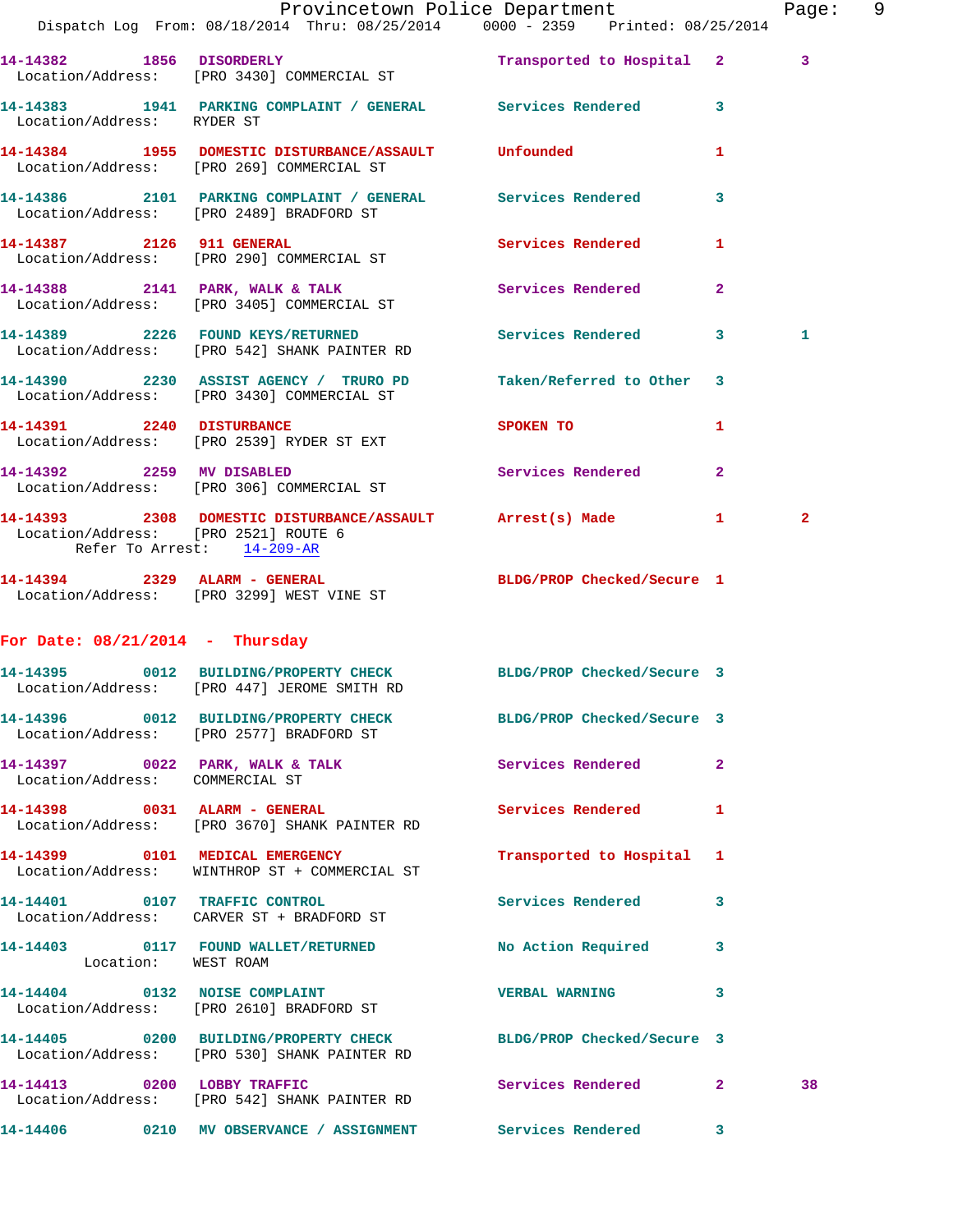|                                    | Dispatch Log From: 08/18/2014 Thru: 08/25/2014 0000 - 2359 Printed: 08/25/2014                                    | Provincetown Police Department |                | Page: 10 |  |
|------------------------------------|-------------------------------------------------------------------------------------------------------------------|--------------------------------|----------------|----------|--|
|                                    | Location/Address: [PRO 2818] CONWELL ST                                                                           |                                |                |          |  |
|                                    | 14-14407 0330 BUILDING/PROPERTY CHECK BLDG/PROP Checked/Secure 3<br>Location/Address: [PRO 537] SHANK PAINTER RD  |                                |                |          |  |
|                                    | 14-14408 0339 BUILDING/PROPERTY CHECK BLDG/PROP Checked/Secure 3<br>Location/Address: [PRO 16] MAYFLOWER AVE      |                                |                |          |  |
|                                    | 14-14410 0414 BUILDING/PROPERTY CHECK Services Rendered 3<br>Location/Address: [PRO 106] COMMERCIAL ST            |                                |                |          |  |
|                                    | 14-14411 0427 BUILDING/PROPERTY CHECK BLDG/PROP Checked/Secure 3<br>Location/Address: [PRO 545] SHANK PAINTER RD  |                                |                |          |  |
|                                    | 14-14412   0537 MV OBSERVANCE / ASSIGNMENT   Services Rendered   3<br>Location/Address: [PRO 447] JEROME SMITH RD |                                |                |          |  |
|                                    | 14-14414 0721 BUILDING/PROPERTY CHECK BLDG/PROP Checked/Secure 3<br>Location/Address: [PRO 3259] MACMILLAN WHARF  |                                |                |          |  |
|                                    | 14-14415 0723 PARK, WALK & TALK<br>Location: [PRO 3431] LOPES SQUARE                                              | Services Rendered              | $\mathbf{2}$   |          |  |
|                                    | 14-14416 0846 ABANDONED 911 CALL<br>Location/Address: [PRO 440] HARRY KEMP WAY                                    | Services Rendered              | $\mathbf{1}$   |          |  |
|                                    | 14-14417 0856 MV OBSERVANCE / ASSIGNMENT Services Rendered 3<br>Location/Address: HOWLAND ST + WILLOW DR          |                                |                |          |  |
|                                    | 14-14418 0857 FOUND BULGARIAN ID Services Rendered 3<br>Location/Address: [PRO 2251] COMMERCIAL ST                |                                |                |          |  |
|                                    | 14-14419 0907 VERBAL SPEED<br>Location/Address: [PRO 1886] BRADFORD ST                                            | VERBAL WARNING 3               |                |          |  |
|                                    | 14-14420 0913 PARKED MV COMPLAINT<br>Location/Address: [PRO 1496] ALLERTON ST                                     | Citation/Warning Issued 2      |                |          |  |
|                                    | 14-14421 0915 WRITTEN WARNING SPEED WERBAL WARNING 3<br>Location/Address: BRADFORD ST + ANTHONY ST                |                                |                |          |  |
| 14-14423 1013 HARASSMENT           | Location/Address: [PRO 1156] WINSLOW ST                                                                           | SPOKEN TO                      | 2              |          |  |
|                                    | 14-14425 1037 BUILDING/PROPERTY CHECK<br>Location/Address: [PRO 2490] PROVINCELANDS RD                            | Services Rendered 3            |                |          |  |
|                                    | 14-14426 1050 BUILDING/PROPERTY CHECK<br>Location/Address: [PRO 2500] COMMERCIAL ST                               | BLDG/PROP Checked/Secure 3     |                |          |  |
|                                    | 14-14428 1139 MV'S KEYED<br>Location/Address: [PRO 1070] PLEASANT ST                                              | Services Rendered              | $\overline{2}$ |          |  |
|                                    | 14-14429 1147 RESCUE/UNRESPONSIVE<br>Location/Address: [PRO 488] MAYFLOWER AVE                                    | <b>Services Rendered</b>       | 1              |          |  |
| 14-14430 1200 MEETING              | Location/Address: [PRO 488] MAYFLOWER AVE                                                                         | Services Rendered 3            |                |          |  |
|                                    | 14-14432 1232 HARASSMENT<br>Location/Address: [PRO 120] COMMERCIAL ST                                             | SPOKEN TO                      | $\overline{2}$ |          |  |
|                                    | 14-14433 1329 BOAT TRAILERS IN ROAD<br>Location/Address: [PRO 3737] BRADFORD ST                                   | <b>Services Rendered</b>       | $\mathbf{2}$   |          |  |
|                                    | 14-14434 1336 VERBAL IMPEDED OP<br>Location/Address: [PRO 2542] COMMERCIAL ST                                     | <b>VERBAL WARNING</b>          | 3              |          |  |
| 14-14435   1352   RACCOON IN WIRES |                                                                                                                   | Taken/Referred to Other 2      |                | 1.       |  |

Location/Address: [PRO 783] CAPTAIN BERTIES WAY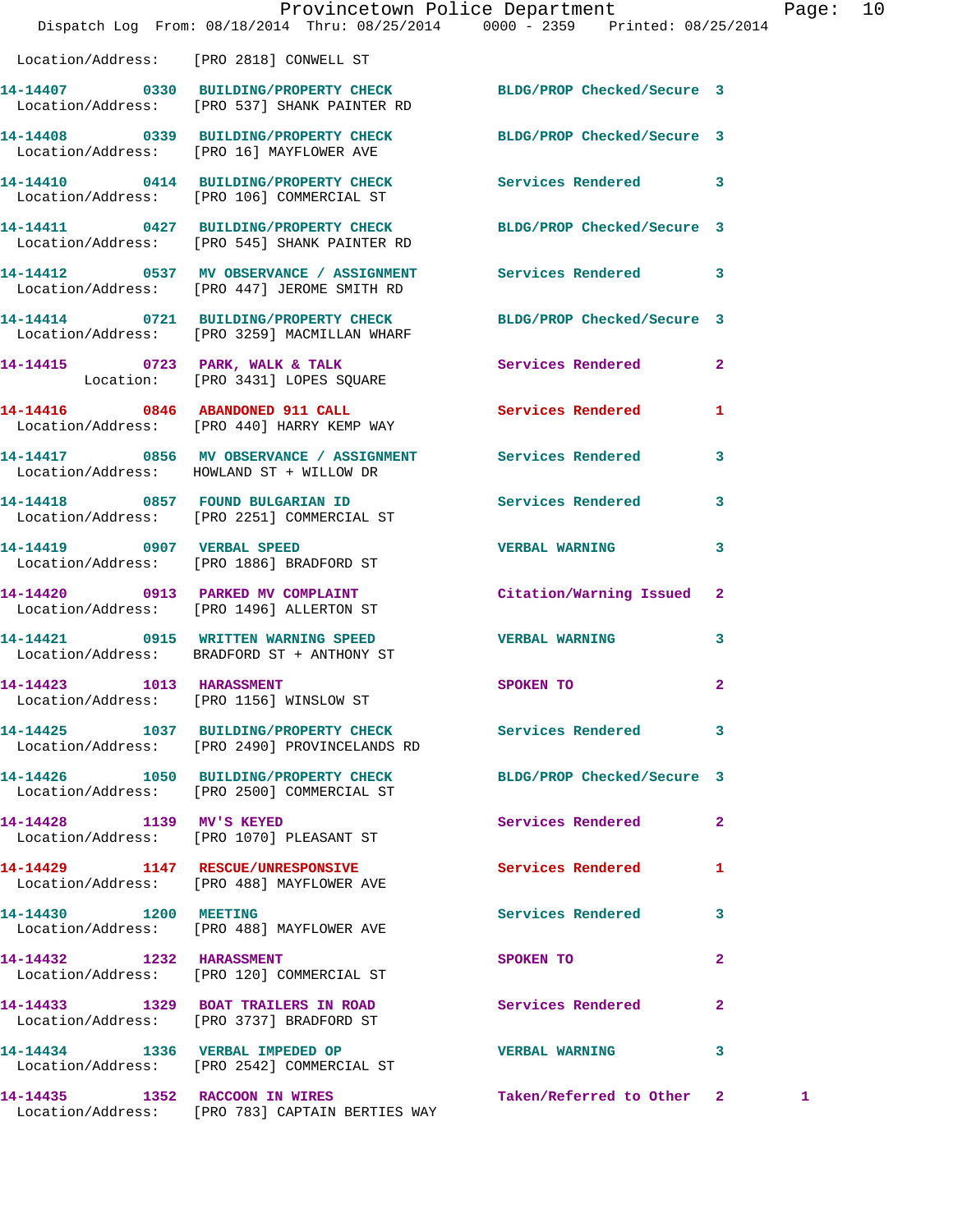|                              | Dispatch Log From: 08/18/2014 Thru: 08/25/2014 0000 - 2359 Printed: 08/25/2014                               | Provincetown Police Department Page: 11 |              |                |  |
|------------------------------|--------------------------------------------------------------------------------------------------------------|-----------------------------------------|--------------|----------------|--|
|                              |                                                                                                              |                                         |              |                |  |
|                              | 14-14436 1354 RENTAL SCAM SPOKEN TO<br>Location/Address: [PRO 2342] UPPER MILLER HILL RD                     |                                         | $\mathbf{2}$ |                |  |
|                              | 14-14437 1412 FOUND WALLET Services Rendered 3<br>Location: [PRO 3431] LOPES SQUARE                          |                                         |              |                |  |
|                              | 14-14438 1417 MEDICAL EMERGENCY Transported to Hospital 1<br>Location/Address: [PRO 208] COMMERCIAL ST       |                                         |              | $\overline{2}$ |  |
|                              | 14-14439 1423 FALL/ABRASIONS PATIENT REFUSAL 1<br>Location/Address: [PRO 2778] COMMERCIAL ST                 |                                         |              |                |  |
|                              | 14-14440   1426   PARKING COMPLAINT / GENERAL   Services Rendered   3<br>Location/Address:   BRADFORD ST     |                                         |              |                |  |
| Location/Address: HOWLAND ST | 14-14441 1445 LOST DOG                                                                                       | Services Rendered                       | $\mathbf{2}$ |                |  |
|                              | 14-14442 1500 PARADE<br>Location/Address: COMMERCIAL ST + SNAIL RD                                           | Services Rendered                       | $\mathbf{2}$ |                |  |
|                              | 14-14443 1506 POSSIBLE MISSING PERSON NO Action Required 1<br>Location/Address: [PRO 2849] COMMERCIAL ST     |                                         |              |                |  |
|                              | 14-14444 1516 911 GENERAL<br>Location/Address: [PRO 440] HARRY KEMP WAY                                      | False Alarm 1                           |              |                |  |
|                              | 14-14445 1516 WRIST INJURY/TRANSPORT Transported to Hospital 1<br>Location/Address: [PRO 433] RYDER ST EXT   |                                         |              |                |  |
|                              | 14-14446 1551 FIRE, STRUCTURE<br>Location/Address: ALDEN ST + STANDISH ST                                    | Extinguished 1                          |              |                |  |
|                              | 14-14447 1604 ABANDONED 911 CALLS<br>Location/Address: [PRO 440] HARRY KEMP WAY                              | SPOKEN TO AND THE SPOKEN TO             | $\mathbf{1}$ |                |  |
|                              | 14-14448 1608 ABANDONED 911 CALL Services Rendered 1<br>Location/Address: [PRO 506] PEARL ST                 |                                         |              |                |  |
|                              | 14-14449   1643   WEAKNESS/EVALUATION   Services Rendered   1<br>Location/Address: BREWSTER ST + BRADFORD ST |                                         |              |                |  |
|                              | 14-14452 1716 FOUND CELL PHONE, ID<br>Location/Address: [PRO 2543] MACMILLAN WHARF                           | <b>Services Rendered</b>                |              |                |  |
|                              | 14-14451 1717 FOUND DRIVER'S LICENSE Services Rendered<br>Location/Address: [PRO 285] COMMERCIAL ST          |                                         | 3            |                |  |
|                              | 14-14453 1722 FOUND PURSE/RETURNED<br>Location/Address: [PRO 597] COMMERCIAL ST                              | Services Rendered 3                     |              |                |  |
|                              | 14-14454 1725 UNKNOWN MEDICAL/REFUSAL PATIENT REFUSAL<br>Location/Address: [PRO 542] SHANK PAINTER RD        |                                         | $\mathbf{1}$ |                |  |
|                              | 14-14455 1727 MEDICAL EMERGENCY<br>Location/Address: [PRO 484] MASONIC PL                                    | Transported to Hospital 1               |              |                |  |
|                              | 14-14456 1731 DISORDERLY<br>Location/Address: [PRO 208] COMMERCIAL ST                                        | SPOKEN TO                               | $\mathbf{2}$ |                |  |
|                              | 14-14457 1736 DISORDERLY/ARREST<br>Location/Address: [PRO 208] COMMERCIAL ST<br>Refer To $P/C$ : 14-212-AR   | Arrest(s) Made 2                        |              | 1              |  |
|                              | 14-14458 1738 STROKE/TRANSPORT<br>Location/Address: GOSNOLD ST + COMMERCIAL ST                               | Transported to Hospital 1               |              |                |  |
|                              | 14-14460 1755 FOUND--RETURNED<br>Location: [PRO 3431] LOPES SQUARE                                           | SPOKEN TO                               | 3            |                |  |
| 14-14462 1806 DIABETIC       |                                                                                                              | GONE ON ARRIVAL 1                       |              |                |  |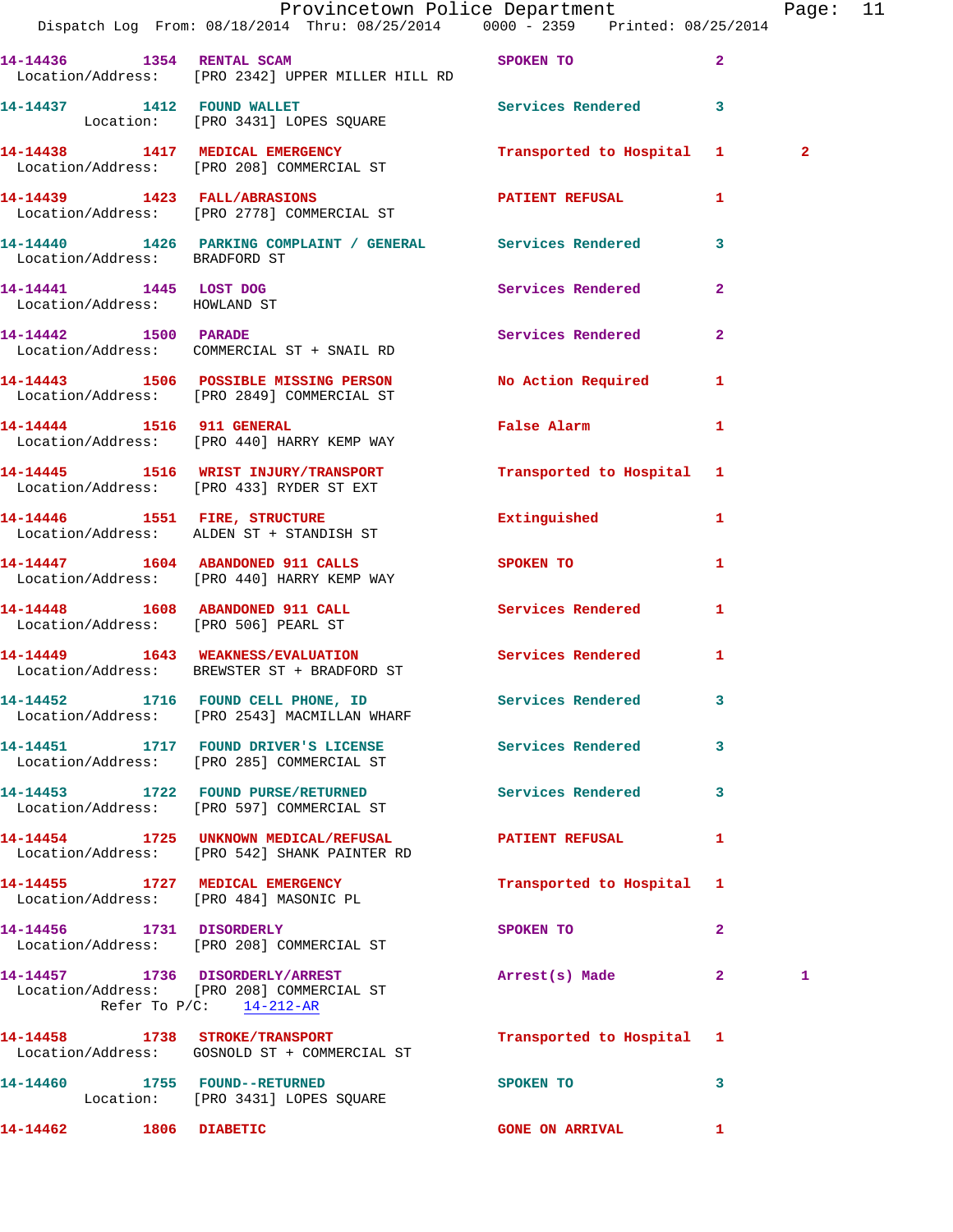|                                 | Dispatch Log From: 08/18/2014 Thru: 08/25/2014 0000 - 2359 Printed: 08/25/2014                                | Provincetown Police Department |              | Page: 12     |  |
|---------------------------------|---------------------------------------------------------------------------------------------------------------|--------------------------------|--------------|--------------|--|
|                                 | Location/Address: [PRO 175] COMMERCIAL ST                                                                     |                                |              |              |  |
|                                 | 14-14463 1814 FOUND LICENSE/RETURNED Services Rendered 3<br>Location/Address: [PRO 542] SHANK PAINTER RD      |                                |              | $\mathbf{1}$ |  |
|                                 | 14-14464 1817 BUILDING/PROPERTY CHECK BLDG/PROP Checked/Secure 3<br>Location/Address: [PRO 519] RACE POINT RD |                                |              |              |  |
| 14-14466 1833 MV HIT & RUN      | Location/Address: [PRO 3296] SHANK PAINTER RD                                                                 | Services Rendered 2            |              |              |  |
|                                 | 14-14467 1834 NOISE COMPLAINT<br>Location/Address: [PRO 1541] COMMERCIAL ST                                   | No Action Required 3           |              |              |  |
|                                 | 14-14468 1851 FOUND CELLPHONE/RETURNED No Action Required 3<br>Location/Address: [PRO 542] SHANK PAINTER RD   |                                |              | 1            |  |
|                                 | 14-14469 1901 STOLEN I PHONE<br>Location/Address: [PRO 2739] COMMERCIAL ST                                    | Could Not Locate 3             |              |              |  |
| 14-14470 1902 MV DISABLED       | Location/Address: [PRO 542] SHANK PAINTER RD                                                                  | Services Rendered              | $\mathbf{2}$ |              |  |
| Refer To Arrest: 14-215-AR      | 14-14471 1935 SERVE WARRANT<br>Location/Address: [PRO 542] SHANK PAINTER RD                                   | Arrest(s) Made                 | 3            |              |  |
|                                 | 14-14472 1950 MEDICAL EMERGENCY Services Rendered<br>Location/Address: [PRO 542] SHANK PAINTER RD             |                                | $\mathbf{1}$ |              |  |
| Location/Address: COMMERCIAL ST | 14-14473 2018 MEDICAL EMERGENCY PATIENT REFUSAL 1                                                             |                                |              |              |  |
|                                 | 14-14474 2030 LOST BLK IPHONE 5<br>Location/Address: [PRO 542] SHANK PAINTER RD                               | No Action Required 3           |              |              |  |
|                                 | 14-14475 2034 MEDICAL EMERGENCY<br>Location/Address: [PRO 210] COMMERCIAL ST                                  | Transported to Hospital 1      |              |              |  |
|                                 | 14-14476 2036 FOUND SUN GLASSES<br>Location/Address: [PRO 542] SHANK PAINTER RD                               | Services Rendered 3            |              |              |  |
|                                 | 14-14477 2105 FOUND CARD HOLDER<br>Location: [PRO 3431] LOPES SQUARE                                          | Services Rendered 3            |              |              |  |
| 14-14478 2108 MV STOP           | Location/Address: [PRO 208] COMMERCIAL ST                                                                     | <b>VERBAL WARNING</b>          | 3            |              |  |
| 14-14479 2108 ANIMAL CALL       | Location/Address: [PRO 1804] WHORFS CT                                                                        | No Action Required             | $\mathbf{2}$ |              |  |
|                                 | 14-14480 2119 FOUND AE CARD<br>Location/Address: [PRO 542] SHANK PAINTER RD                                   | No Action Required             | 3            |              |  |
|                                 | 14-14481 2120 MEDICAL EMERGENCY<br>Location/Address: [PRO 2683] COMMERCIAL ST                                 | Transported to Hospital 1      |              |              |  |
|                                 | 14-14482 2125 MV VS PED<br>Location/Address: [PRO 105] COMMERCIAL ST                                          | Services Rendered 1            |              |              |  |
|                                 | 14-14483 2151 MEDICAL EMERGENCY<br>Location/Address: [PRO 2832] COMMERCIAL ST                                 | PATIENT REFUSAL 1              |              |              |  |
|                                 | 14-14484 2158 SHOPLIFTING<br>Location/Address: [PRO 2989] COMMERCIAL ST                                       | Services Rendered 3            |              |              |  |
|                                 | 14-14485 2200 NOISE COMPLAINT<br>Location/Address: [PRO 1334] COMMERCIAL ST                                   | Services Rendered 3            |              |              |  |
|                                 | 14-14486 2222 MEDICAL EMERGENCY PATIENT REFUSAL<br>Location/Address: [PRO 3633] COMMERCIAL ST                 |                                | 1            |              |  |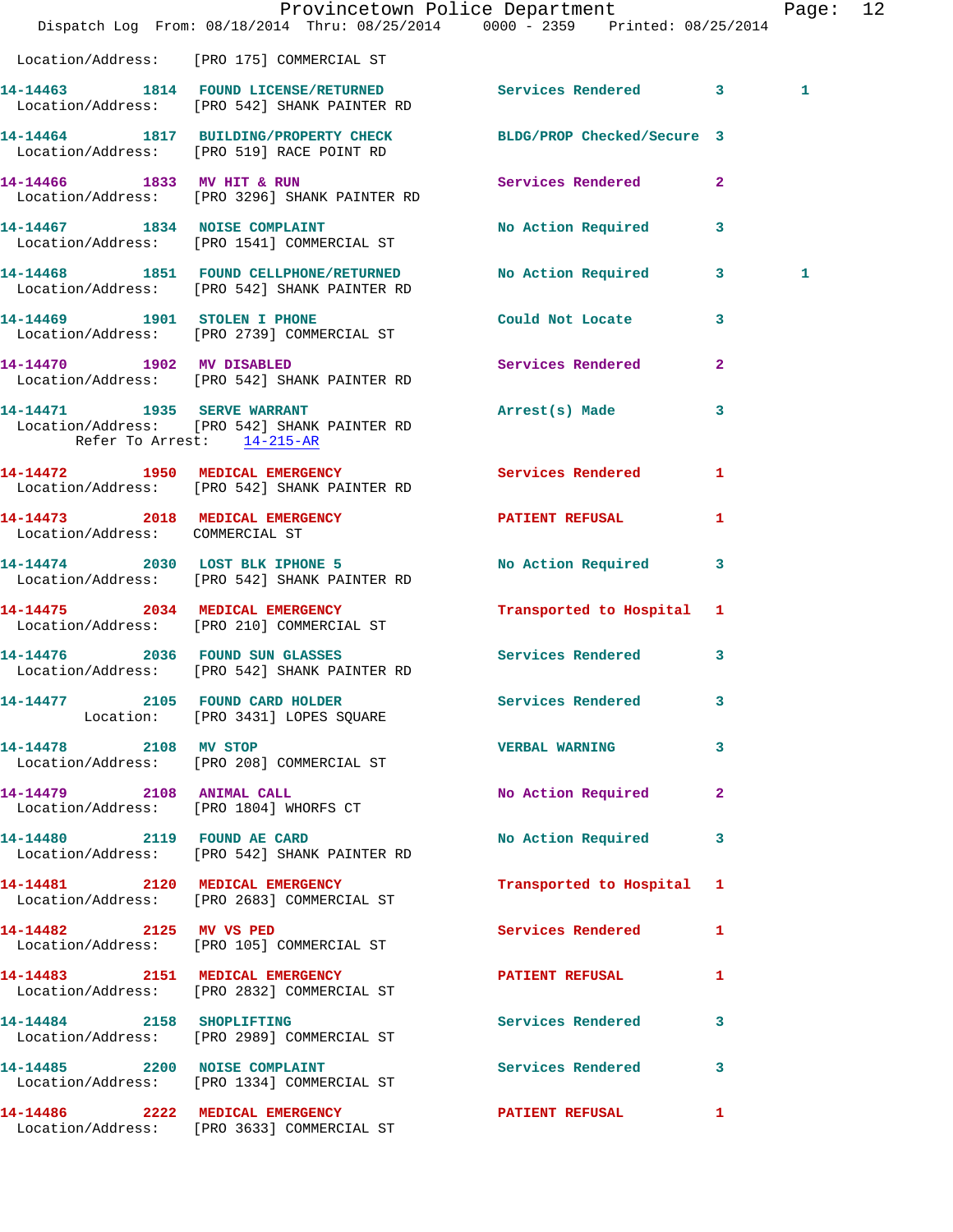Page:  $13$ <br>2014

|                                                                                           | Provincetown Police Department                                                                               |                           |                |
|-------------------------------------------------------------------------------------------|--------------------------------------------------------------------------------------------------------------|---------------------------|----------------|
|                                                                                           | Dispatch Log From: 08/18/2014 Thru: 08/25/2014 0000 - 2359 Printed: 08/25/2014                               |                           |                |
|                                                                                           | 14-14487 2225 FOLLOW UP<br>Location/Address: [PRO 3736] COMMERCIAL ST                                        | Services Rendered         | $\mathbf{2}$   |
| 14-14488 2230 MV COMPLAINT                                                                | Location/Address: [PRO 413] CONWELL ST                                                                       | Services Rendered         | $\overline{2}$ |
|                                                                                           | 14-14489 2248 MEDICAL EMERGENCY<br>Location/Address: COURT ST + COMMERCIAL ST                                | Transported to Hospital   | 1              |
| 14-14490 2308 COMPLAINT                                                                   | Location/Address: [PRO 208] COMMERCIAL ST                                                                    | SPOKEN TO                 | 3              |
|                                                                                           | 14-14491 2315 BARKING DOG<br>Location/Address: [PRO 69] BRADFORD ST EXT                                      | Services Rendered         | 3              |
| For Date: $08/22/2014$ - Friday                                                           |                                                                                                              |                           |                |
|                                                                                           | 14-14495 0022 COMPLAINT<br>Location/Address: [PRO 3276] COMMERCIAL ST                                        | <b>No Action Required</b> | 3              |
| Location: ADVENTURE BOUND                                                                 | 14-14496  0026 ASSIST AGENCY / TRURO PD  Services Rendered                                                   |                           | 3              |
|                                                                                           | 14-14498 0112 SPIRITUS DETOUR<br>Location/Address: [PRO 165] COMMERCIAL ST                                   | No Action Required        | 3              |
| 14-14499 0121 TRESPASS                                                                    | Location/Address: [PRO 2675] COMMERCIAL ST                                                                   | SPOKEN TO                 | $\mathbf{2}$   |
| 14-14500 0126 DISTURBANCE                                                                 | Location/Address: [PRO 433] RYDER ST EXT                                                                     | <b>SPOKEN TO</b>          | 1              |
|                                                                                           | 14-14501 0141 MEDICAL EMERGENCY/ABDOMEN Transported to Hospital<br>Location/Address: [PRO 146] COMMERCIAL ST |                           | 1              |
| 14-14502 0203 MV STOP/ARREST<br>Refer To Arrest: 14-216-AR<br>Refer To Accident: 14-50-AC | Location/Address: [PRO 242] COMMERCIAL ST                                                                    | Arrest(s) Made            | 3              |
| 14-14504 0213 911 GENERAL                                                                 | Location/Address: [PRO 1671] MASONIC PL                                                                      | Could Not Locate          | 1              |
| 14-14503 0215 SERVICE CALL                                                                | Location/Address: [PRO 3276] COMMERCIAL ST                                                                   | Services Rendered         | 3              |
| 14-14505 0245 PROPERTY DAMAGE                                                             | Location/Address: [PRO 2704] COMMERCIAL ST                                                                   | Services Rendered         | 3              |

**14-14507 0304 NOISE COMPLAINT Services Rendered 3**  Location/Address: [PRO 2977] COMMERCIAL ST

14-14509 0428 LOBBY TRAFFIC Services Rendered 2 97 Location/Address: [PRO 542] SHANK PAINTER RD

14-14510 0558 AIRCRAFT Services Rendered 2 Location/Address: [PRO 516] RACE POINT RD

**14-14511 0707 FLIGHT COVERAGE Services Rendered 2 5**  Location/Address: [PRO 516] RACE POINT RD

**14-14512 0744 FOUND WALLET Services Rendered 3** 

Location/Address: [PRO 2479] ROUTE 6

Location/Address: [PRO 440] HARRY KEMP WAY

Location/Address: NELSON AVE + STEARNS AVE

**14-14513 0809 ACUTE CORONARY/TRANSPORT Transported to Hospital 1** 

**14-14514 0851 PARKED MV COMPLAINT Services Rendered 2**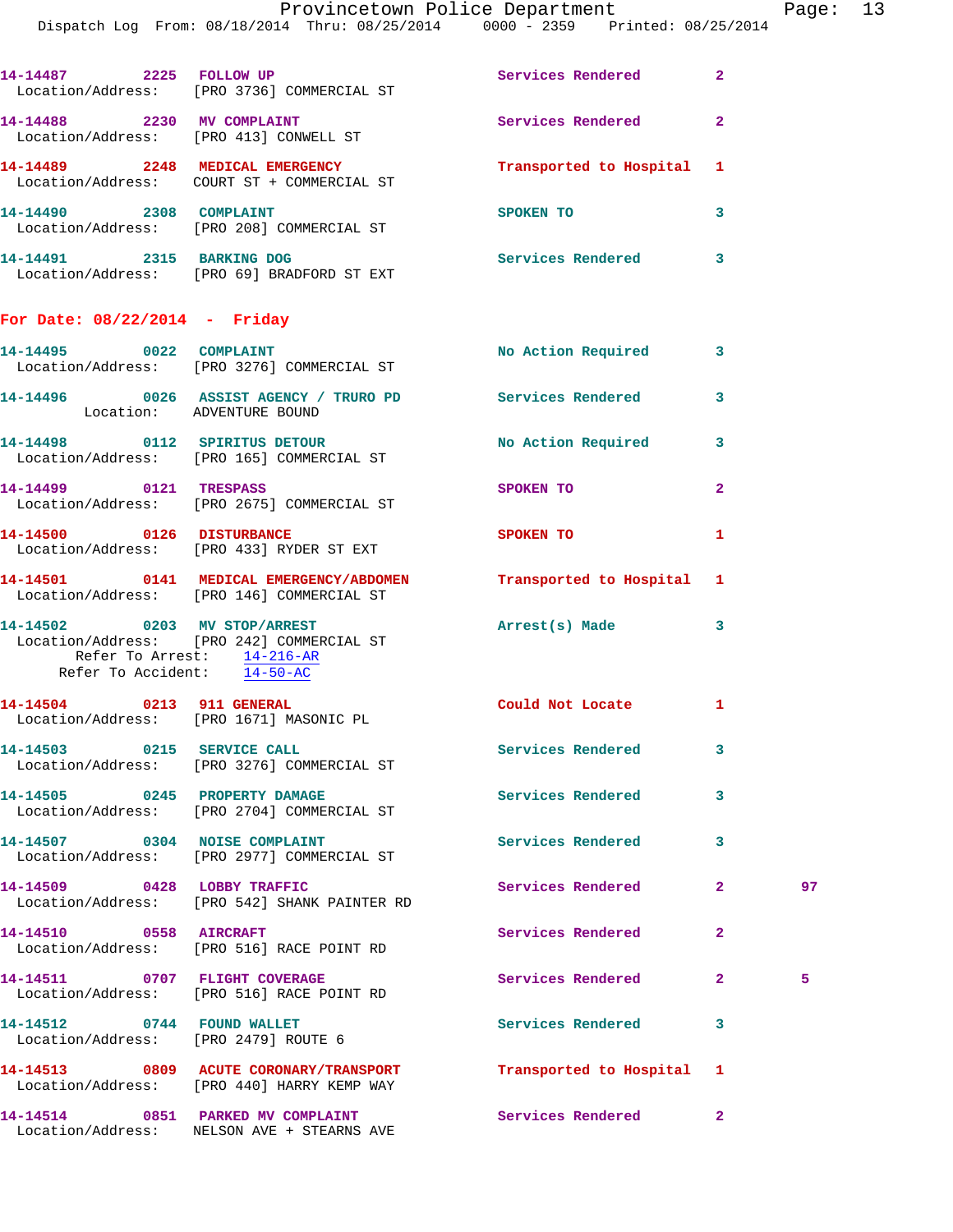|                                        | 14-14515 0854 GAS LINE DAMAGED Services Rendered<br>Location/Address: [PRO 506] PEARL ST                       |                           | 1              |
|----------------------------------------|----------------------------------------------------------------------------------------------------------------|---------------------------|----------------|
|                                        | 14-14516 0924 LOST COACH PURSE<br>Location/Address: [PRO 542] SHANK PAINTER RD                                 | <b>Services Rendered</b>  | 3              |
|                                        | 14-14517 1006 911 TEST CALLS<br>Location/Address: [PRO 440] HARRY KEMP WAY                                     | Taken/Referred to Other 1 | 1              |
| Location/Address: [PRO 2520] PRINCE ST | 14-14518 1023 BUILDING/PROPERTY CHECK Services Rendered                                                        |                           | 3              |
|                                        | 14-14519 1039 LOST LICENSE PLATE<br>Location/Address: [PRO 357] COMMERCIAL ST                                  | Services Rendered         | 3              |
|                                        | 14-14520 1046 TOWED M/V PRIVATE<br>Location/Address: [PRO 2440] WINTHROP ST                                    | <b>Vehicle Towed</b>      | $\overline{a}$ |
|                                        | 14-14522 1053 MV OBSERVANCE / ASSIGNMENT Services Rendered<br>Location/Address: HIGH POLE HL + BRADFORD ST     |                           | 3              |
|                                        | 14-14523 1058 NOISE COMPLAINT<br>Location/Address: [PRO 2824] COMMERCIAL ST                                    | Services Rendered         | 3              |
| 14-14524 1102 FOUND POCKETBOOK         | Location/Address: [PRO 78] BRADFORD ST                                                                         | SPOKEN TO                 | 3              |
|                                        | 14-14525 1114 BUILDING/PROPERTY CHECK BLDG/PROP Checked/Secure 3<br>Location/Address: [PRO 2206] COMMERCIAL ST |                           |                |
|                                        | 14-14526 1116 TRAFFIC CONTROL<br>Location/Address: [PRO 3094] COMMERCIAL ST                                    | <b>Services Rendered</b>  | 3              |
|                                        | 14-14527 1139 FOUND WALLET<br>Location/Address: [PRO 515] RACE POINT RD                                        | No Action Required        | 3              |
|                                        | 14-14528 1146 MISSING CAT<br>Location/Address: [PRO 564] BAYBERRY AVE                                          | Services Rendered         | $\mathbf{2}$   |
|                                        | 14-14529 1208 EKG CHANGES/TRANSPORT<br>Location/Address: [PRO 440] HARRY KEMP WAY                              | Transported to Hospital 1 |                |
|                                        | 14-14532 1246 BUILDING/PROPERTY CHECK BLDG/PROP Checked/Secure 3<br>Location/Address: [PRO 2500] COMMERCIAL ST |                           |                |
|                                        | 14-14531 1259 SERVE CIVIL ORDER<br>Location/Address: [PRO 542] SHANK PAINTER RD                                | SPOKEN TO                 | 3              |
| 14-14533 1308 FOUND LICENSE            | Location/Address: [PRO 3004] BRADFORD ST                                                                       | <b>Services Rendered</b>  | 3              |
|                                        | 14-14534 1327 MEDICAL EMERGENCY<br>Location/Address: [PRO 3259] MACMILLAN WHARF                                | Transported to Hospital   | 1              |
|                                        | 14-14535 1329 TRAFFIC CONTROL<br>Location/Address: [PRO 433] RYDER ST EXT                                      | <b>Services Rendered</b>  | 3              |
| Location/Address: WINSLOW ST           | 14-14537 1339 CLIMBING WATER TOWER                                                                             | <b>VERBAL WARNING</b>     | $\mathbf{2}$   |
|                                        | 14-14538 1411 BIKE ACCIDENT<br>Location/Address: [PRO 2490] PROVINCELANDS RD                                   | Transported to Hospital   | $\mathbf{2}$   |
|                                        | 14-14539 1424 MUTUAL AID REQUEST<br>Location/Address: [PRO 1892] SHANK PAINTER RD                              | Services Rendered         | 3              |
| Location/Address: [PRO 1304] BROWNE ST | 14-14540 1507 ANIMAL CALL                                                                                      | <b>Services Rendered</b>  | $\mathbf{2}$   |
|                                        | 14-14541 1511 MEDICAL EMERGENCY/DOT Transported to Hospital 1                                                  |                           |                |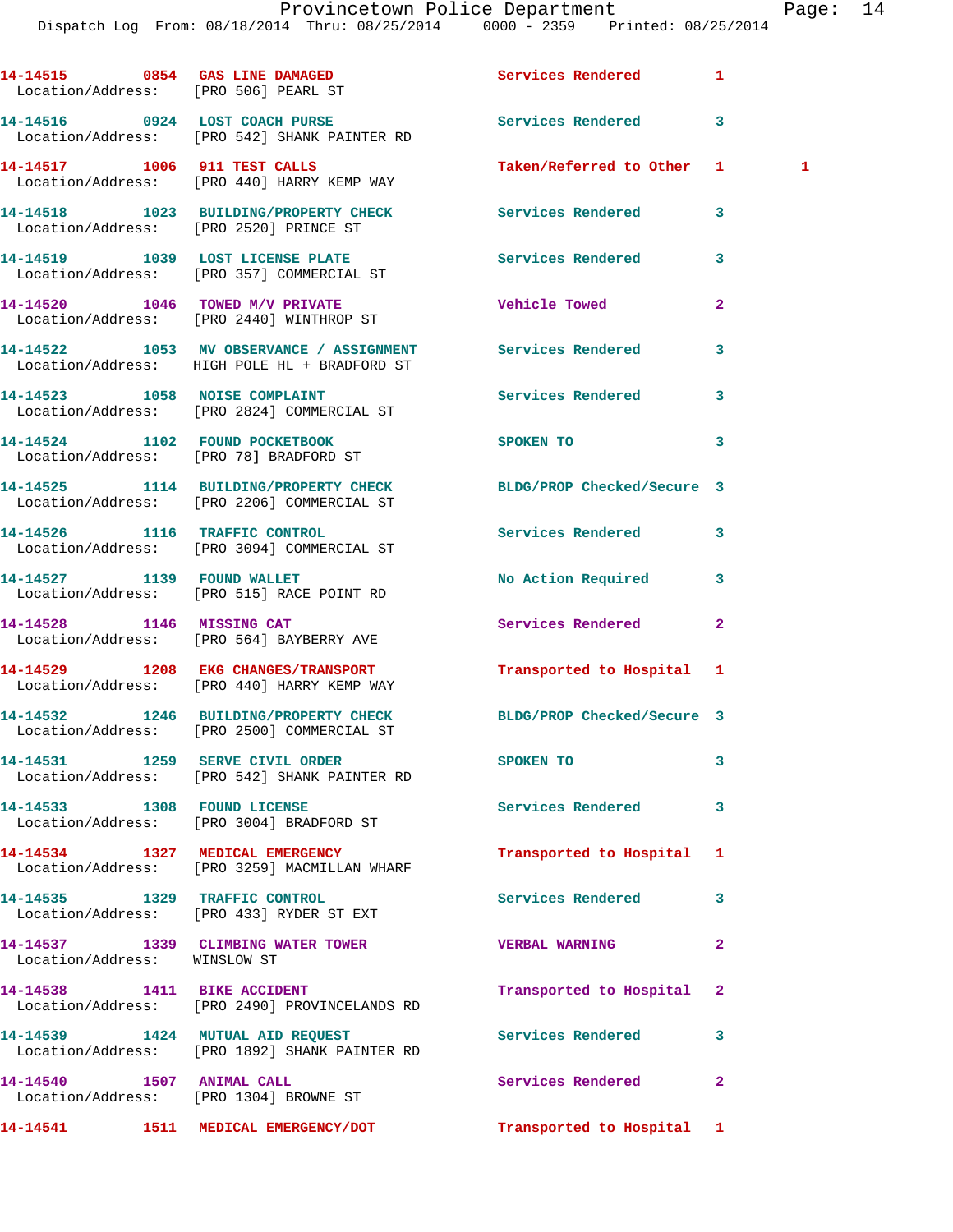|                                                                 | Dispatch Log From: 08/18/2014 Thru: 08/25/2014 0000 - 2359 Printed: 08/25/2014                                | Provincetown Police Department                                                                                                                                                                                                |              | Page: 15 |  |
|-----------------------------------------------------------------|---------------------------------------------------------------------------------------------------------------|-------------------------------------------------------------------------------------------------------------------------------------------------------------------------------------------------------------------------------|--------------|----------|--|
| Location/Address: [PRO 3222] ALDEN ST                           |                                                                                                               |                                                                                                                                                                                                                               |              |          |  |
|                                                                 | 14-14542 1517 ANIMAL CALL/LOST DOG<br>Location/Address: [PRO 1730] DUNCAN LN                                  | Services Rendered 2                                                                                                                                                                                                           |              |          |  |
|                                                                 | 14-14543 1531 MEDICAL EMERGENCY<br>Location/Address: [PRO 3222] ALDEN ST                                      | PATIENT REFUSAL                                                                                                                                                                                                               | $\mathbf{1}$ |          |  |
|                                                                 | 14-14544 1543 PARKING COMPLAINT / GENERAL No Action Required 3<br>Location/Address: [PRO 305] COMMERCIAL ST   |                                                                                                                                                                                                                               |              |          |  |
|                                                                 | 14-14545 1543 WIRES DOWN<br>Location/Address: [PRO 946] HOBSON AVE                                            | Services Rendered 2                                                                                                                                                                                                           |              |          |  |
|                                                                 | 14-14546 1547 MV HIT & RUN<br>Location/Address: [PRO 155] COMMERCIAL ST                                       | Services Rendered 2                                                                                                                                                                                                           |              |          |  |
|                                                                 | 14-14547 1555 STOLEN CAMERA & IPAD Services Rendered 2<br>Location/Address: [PRO 542] SHANK PAINTER RD        |                                                                                                                                                                                                                               |              |          |  |
|                                                                 | 14-14548 1700 BUILDING/PROPERTY CHECK BLDG/PROP Checked/Secure 3<br>Location/Address: [PRO 519] RACE POINT RD |                                                                                                                                                                                                                               |              |          |  |
|                                                                 | 14-14549 1700 FOUND PURSE/RETURNED Services Rendered 3<br>Location/Address: [PRO 542] SHANK PAINTER RD        |                                                                                                                                                                                                                               |              | 1        |  |
| Location/Address: [PRO 2513] ROUTE 6                            | 14-14550 1710 MV OBSERVANCE / ASSIGNMENT No Action Required 3                                                 |                                                                                                                                                                                                                               |              |          |  |
|                                                                 | 14-14551 1713 MEDICAL EMERGENCY<br>Location/Address: [PRO 3096] COMMERCIAL ST                                 | Transported to Hospital 1                                                                                                                                                                                                     |              |          |  |
|                                                                 | 14-14552 1736 PARK, WALK & TALK<br>Location/Address: COMMERCIAL ST + CENTER ST                                | Services Rendered 2                                                                                                                                                                                                           |              |          |  |
| Location/Address: [PRO 3287] ROUTE 6                            | 14-14553 1806 BUILDING/PROPERTY CHECK BLDG/PROP Checked/Secure 3                                              |                                                                                                                                                                                                                               |              |          |  |
| 14-14554 1819 911 EASTHAM<br>Location/Address: [EAS] STATE HWY  |                                                                                                               | Services Rendered 1                                                                                                                                                                                                           |              |          |  |
| 14-14555 1828 COMPLAINT<br>Location/Address: [PRO 453] KILEY CT |                                                                                                               | Services Rendered 3                                                                                                                                                                                                           |              |          |  |
| 14-14556 1832 MV COMPLAINT<br>Location/Address: CENTRAL ST      |                                                                                                               | SPOKEN TO AND TO A STRUCK TO A THING OF THE STRUCK OF THE STRUCK OF THE STRUCK OF THE STRUCK OF THE STRUCK OF THE STRUCK OF THE STRUCK OF THE STRUCK OF THE STRUCK OF THE STRUCK OF THE STRUCK OF THE STRUCK OF THE STRUCK OF | $\mathbf{2}$ |          |  |
| 14-14557 1836 MV STOP<br>Location/Address: RACE POINT RD        |                                                                                                               | Services Rendered 3                                                                                                                                                                                                           |              |          |  |
| Location/Address: RACE POINT RD                                 | 14-14558 1849 STRANGE ODOR/NATURAL GAS Services Rendered 3                                                    |                                                                                                                                                                                                                               |              |          |  |
|                                                                 | 14-14559 1925 BAR CHECK<br>Location/Address: [PRO 3912] SHANKPAINTER RD                                       | Services Rendered                                                                                                                                                                                                             | $\mathbf{2}$ |          |  |
| 14-14560 1939 BAR CHECK                                         | Location/Address: [PRO 2984] COMMERCIAL ST                                                                    | Services Rendered 2                                                                                                                                                                                                           |              |          |  |
|                                                                 | 14-14561 1957 MEDICAL EMERGENCY<br>Location/Address: [PRO 2849] COMMERCIAL ST                                 | PATIENT REFUSAL 1                                                                                                                                                                                                             |              |          |  |
|                                                                 | 14-14562 2012 BUILDING/PROPERTY CHECK BLDG/PROP Checked/Secure 3<br>Location/Address: [PRO 182] COMMERCIAL ST |                                                                                                                                                                                                                               |              |          |  |
|                                                                 | 14-14563 2023 MEDICAL EMERGENCY<br>Location/Address: [PRO 729] BRADFORD ST                                    | Transported to Hospital 1                                                                                                                                                                                                     |              |          |  |
| Refer To Arrest: 14-217-AR                                      | 14-14565 2025 DOMESTIC DISTURBANCE/ASSAULT Arrest(s) Made 1<br>Location/Address: [PRO 274] COMMERCIAL ST      |                                                                                                                                                                                                                               |              |          |  |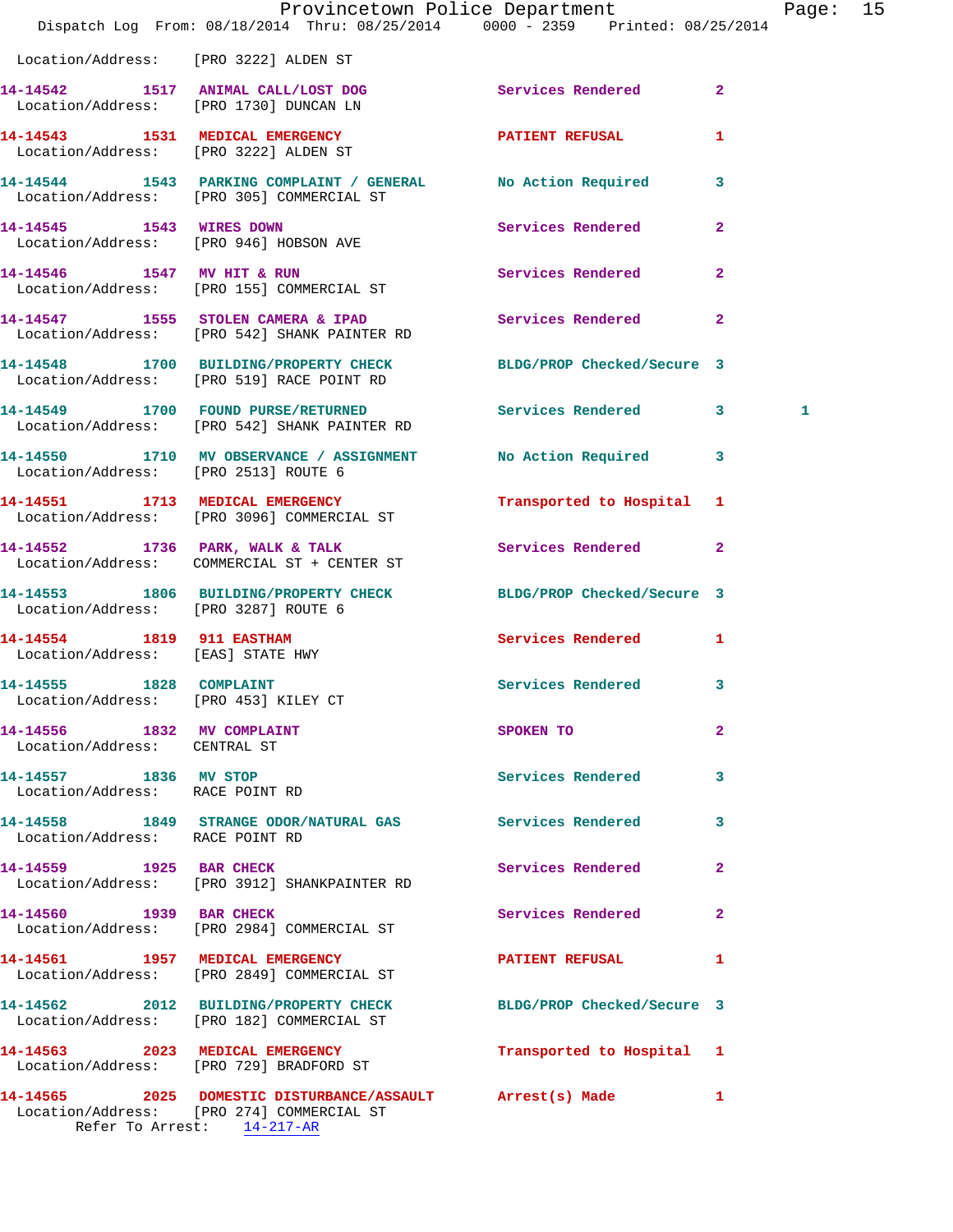|                                                             | 14-14564 2046 MEDICAL EMERGENCY<br>Location/Address: [PRO 542] SHANK PAINTER RD                        | Transported to Hospital 1  |                |
|-------------------------------------------------------------|--------------------------------------------------------------------------------------------------------|----------------------------|----------------|
| 14-14566 2048 DISTURBANCE<br>Location/Address: COURT ST     |                                                                                                        | Services Rendered          | $\mathbf{1}$   |
|                                                             | 14-14567 2119 SUSPICIOUS ACTIVITY<br>Location/Address: [PRO 3259] MACMILLAN WHARF                      | Services Rendered 2        |                |
|                                                             | 14-14568 2120 MEDICAL EMERGENCY<br>Location/Address: [PRO 3433] COMMERCIAL ST                          | Transported to Hospital 1  |                |
| 14-14570 2200 MV STOP<br>Location/Address: PROVINCELANDS RD |                                                                                                        | <b>VERBAL WARNING</b>      | 3              |
|                                                             | 14-14571 2200 BUILDING/PROPERTY CHECK<br>Location/Address: [PRO 2500] COMMERCIAL ST                    | BLDG/PROP Checked/Secure 3 |                |
| 14-14572 2201 BAR CHECK                                     | Location/Address: [PRO 399] COMMERCIAL ST                                                              | BLDG/PROP Checked/Secure 2 |                |
| 14-14573 2205 BAR CHECK                                     | Location/Address: [PRO 3094] COMMERCIAL ST                                                             | Services Rendered 2        |                |
| 14-14574 2207 BAR CHECK                                     | Location/Address: [PRO 272] COMMERCIAL ST                                                              | Services Rendered 2        |                |
| 14-14575 2213 BAR CHECK                                     | Location/Address: [PRO 3443] COMMERCIAL ST                                                             | Services Rendered          | $\mathbf{2}$   |
|                                                             | 14-14576 2215 BIKE ACCIDENT<br>Location/Address: [PRO 2875] COMMERCIAL ST                              | Services Rendered          | $\mathbf{2}$   |
|                                                             | 14-14577 2222 BUILDING/PROPERTY CHECK<br>Location/Address: [PRO 175] COMMERCIAL ST                     | BLDG/PROP Checked/Secure 3 |                |
|                                                             | 14-14578 2234 DISTURBANCE<br>Location/Address: PROVINCELANDS RD + BRADFORD ST EXT                      | Could Not Locate           | 1              |
| 14-14579 2251 BY-LAW VIOLATION                              | Location/Address: [PRO 433] RYDER ST EXT                                                               | Could Not Locate 2         |                |
|                                                             | 14-14580 2258 NOISE COMPLAINT<br>Location/Address: [PRO 3201] MONTELLO ST                              | Unfounded                  | 3              |
| 14-14581 2337 BAR CHECK                                     | Location/Address: [PRO 2832] COMMERCIAL ST                                                             | LICENSING/NO ACTION        | $\mathbf{2}$   |
|                                                             | 14-14582 2337 BUILDING/PROPERTY CHECK<br>Location/Address: [PRO 530] SHANK PAINTER RD                  | BLDG/PROP Checked/Secure 3 |                |
|                                                             | 14-14583 2340 BUILDING/PROPERTY CHECK<br>Location/Address: [PRO 1778] SHANK PAINTER RD                 | BLDG/PROP Checked/Secure 3 |                |
| 14-14584 2342 BAR CHECK                                     | Location/Address: [PRO 3236] COMMERCIAL ST                                                             | LICENSING/NO ACTION        | $\mathbf{2}$   |
| 14-14585 2343 BAR CHECK                                     | Location/Address: [PRO 3276] COMMERCIAL ST                                                             | LICENSING/NO ACTION        | $\overline{2}$ |
| 14-14586 2347 BAR CHECK                                     | Location/Address: [PRO 208] COMMERCIAL ST                                                              | LICENSING/NO ACTION        | $\mathbf{2}$   |
|                                                             | 14-14587 2349 BUILDING/PROPERTY CHECK<br>Location/Address: [PRO 2539] RYDER ST EXT                     | BLDG/PROP Checked/Secure 3 |                |
|                                                             | 14-14589 2350 MV OBSERVANCE / ASSIGNMENT Services Rendered<br>Location/Address: BRADFORD ST + RYDER ST |                            | 3              |
| 14-14588 2352 BAR CHECK                                     |                                                                                                        | LICENSING/NO ACTION 2      |                |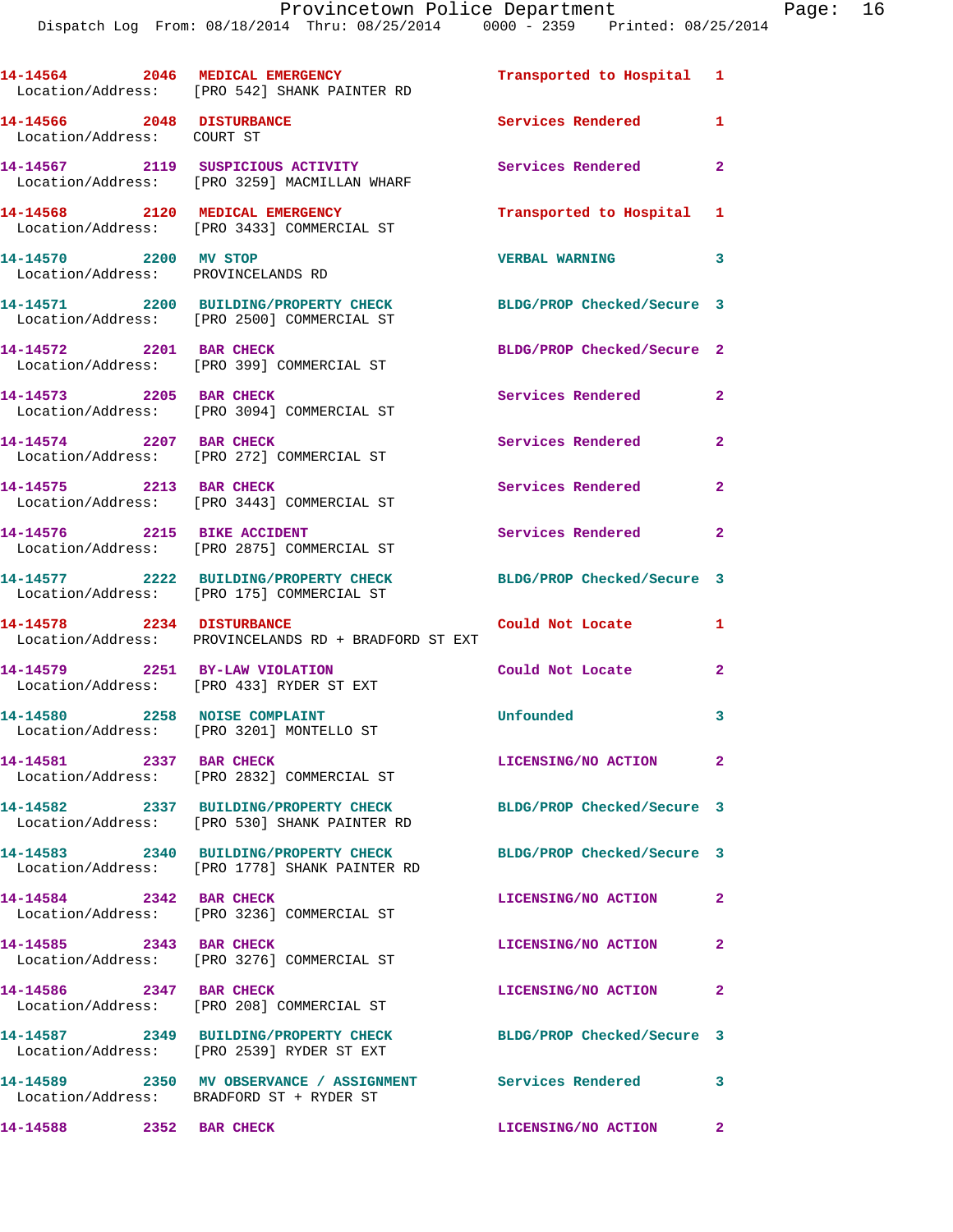|                                                     |                                                                                                                  | Provincetown Police Department                                                 | Page: 17 |
|-----------------------------------------------------|------------------------------------------------------------------------------------------------------------------|--------------------------------------------------------------------------------|----------|
|                                                     |                                                                                                                  | Dispatch Log From: 08/18/2014 Thru: 08/25/2014 0000 - 2359 Printed: 08/25/2014 |          |
|                                                     | Location/Address: [PRO 3633] COMMERCIAL ST                                                                       |                                                                                |          |
|                                                     | 14-14590 2354 BAR CHECK<br>Location/Address: [PRO 3392] COMMERCIAL ST                                            | LICENSING/NO ACTION 2                                                          |          |
| For Date: $08/23/2014$ - Saturday                   |                                                                                                                  |                                                                                |          |
| 14-14591 0002 COMPLAINT                             | Location/Address: [PRO 3430] COMMERCIAL ST                                                                       | SPOKEN TO<br>$\overline{\mathbf{3}}$                                           |          |
|                                                     | 14-14592 0016 MV STOP<br>Location/Address: [PRO 94] BRADFORD ST                                                  | <b>VERBAL WARNING 3</b>                                                        |          |
|                                                     | 14-14593 0017 LOST IPHONE IN LEATHER CASE Services Rendered 3<br>Location/Address: [PRO 165] COMMERCIAL ST       |                                                                                |          |
| Refer To Arrest: 14-217-AR                          | 14-14594 0024 SERVICE CALL<br>Location/Address: [PRO 542] SHANK PAINTER RD                                       | Services Rendered 3                                                            |          |
|                                                     | 14-14595 0027 911 GENERAL<br>Location/Address: [PRO 63] BRADFORD ST EXT                                          | Services Rendered 1                                                            |          |
|                                                     | 14-14597 0035 NOISE COMPLAINT<br>Location/Address: [PRO 63] BRADFORD ST EXT                                      | SPOKEN TO<br>$\sim$ 3                                                          |          |
|                                                     | 14-14596 0037 BUILDING/PROPERTY CHECK BLDG/PROP Checked/Secure 3<br>Location/Address: [PRO 440] HARRY KEMP WAY   |                                                                                |          |
| 14-14598 0041 MV STOP<br>Refer To Arrest: 14-218-AR | Location/Address: [PRO 3456] RYDER ST EXT                                                                        | Arrest(s) Made 3                                                               |          |
|                                                     | 14-14599 0059 DISTURBANCE<br>Location/Address: [PRO 2750] COMMERCIAL ST                                          | SPOKEN TO AND TO A SPOKEN TO<br>1                                              |          |
|                                                     | 14-14600 0107 PARK, WALK & TALK Services Rendered<br>Location: [PRO 3431] LOPES SQUARE                           | $\overline{2}$                                                                 |          |
|                                                     | 14-14601 0111 NOISE COMPLAINT<br>Location/Address: [PRO 2750] COMMERCIAL ST                                      | Services Rendered 3                                                            |          |
|                                                     | 14-14602 0120 LOBBY TRAFFIC<br>Location/Address: [PRO 542] SHANK PAINTER RD                                      | Services Rendered 2                                                            | 27       |
|                                                     | 14-14603 0121 TRAFFIC CONTROL<br>Location/Address: CARVER ST + BRADFORD ST                                       | Services Rendered 3                                                            |          |
|                                                     | 14-14604 0136 NOISE COMPLAINT<br>Location/Address: [PRO 3094] COMMERCIAL ST                                      | Services Rendered 3                                                            |          |
|                                                     | 14-14605 0146 PARK, WALK & TALK<br>Location: [PRO 3431] LOPES SQUARE                                             | Services Rendered 2                                                            |          |
|                                                     | 14-14606 0220 BUILDING/PROPERTY CHECK BLDG/PROP Checked/Secure 3<br>Location/Address: [PRO 433] RYDER ST EXT     |                                                                                |          |
| 14-14607 0222 MV STOP                               | Location/Address: JOHNSON ST + BRADFORD ST                                                                       | VERBAL WARNING 3                                                               |          |
|                                                     | 14-14609 0253 FOUND NJ LICENSE CHARGE Services Rendered 3<br>Location/Address: [PRO 542] SHANK PAINTER RD        |                                                                                |          |
| Location/Address: [PRO 2] ALDEN ST                  | 14-14611 0511 BUILDING/PROPERTY CHECK BLDG/PROP Checked/Secure 3                                                 |                                                                                |          |
|                                                     | 14-14610 0512 BUILDING/PROPERTY CHECK BLDG/PROP Checked/Secure 3<br>Location/Address: [PRO 530] SHANK PAINTER RD |                                                                                |          |
|                                                     | 14-14612 0538 MV OBSERVANCE / ASSIGNMENT Services Rendered 3                                                     |                                                                                |          |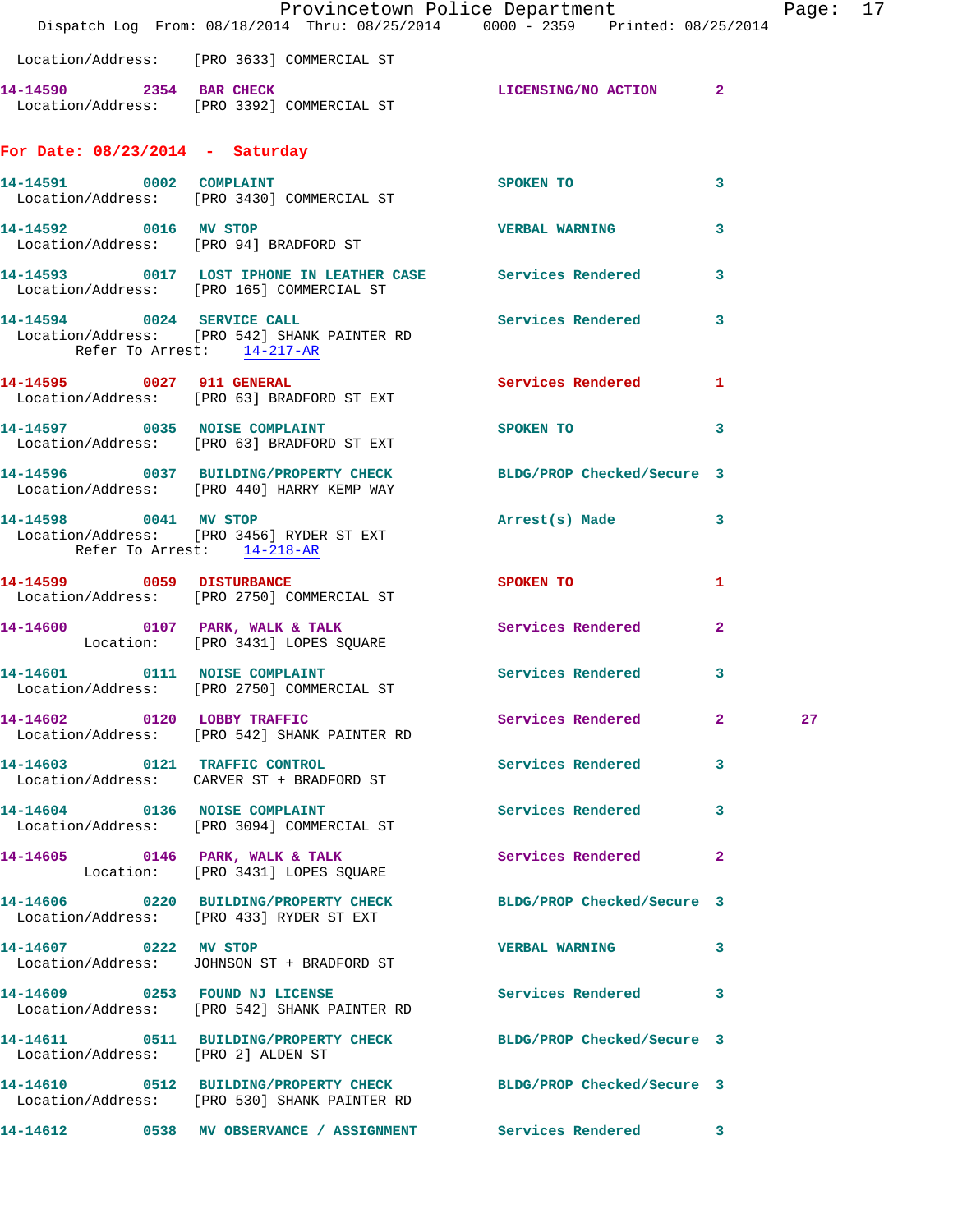|                                      | Dispatch Log From: 08/18/2014 Thru: 08/25/2014 0000 - 2359 Printed: 08/25/2014                                 | Provincetown Police Department Page: 18                                                                        |                |              |  |
|--------------------------------------|----------------------------------------------------------------------------------------------------------------|----------------------------------------------------------------------------------------------------------------|----------------|--------------|--|
| Location/Address: SHANK PAINTER RD   |                                                                                                                |                                                                                                                |                |              |  |
|                                      |                                                                                                                |                                                                                                                |                |              |  |
|                                      | 14-14614 0717 BUILDING/PROPERTY CHECK Services Rendered 3<br>Location/Address: [PRO 3430] COMMERCIAL ST        |                                                                                                                |                |              |  |
|                                      | 14-14615 0802 BUILDING/PROPERTY CHECK BLDG/PROP Checked/Secure 3<br>Location/Address: [PRO 2483] COMMERCIAL ST |                                                                                                                |                |              |  |
|                                      | 14-14616 0803 BUILDING/PROPERTY CHECK BLDG/PROP Checked/Secure 3<br>Location/Address: [PRO 2206] COMMERCIAL ST |                                                                                                                |                |              |  |
| Location/Address: [PRO 3287] ROUTE 6 | 14-14617 0814 BUILDING/PROPERTY CHECK BLDG/PROP Checked/Secure 3                                               |                                                                                                                |                |              |  |
|                                      | 14-14618 0817 PARK, WALK & TALK 3 Services Rendered 2<br>Location/Address: [PRO 526] RYDER ST EXT              |                                                                                                                |                |              |  |
|                                      | 14-14619 0821 MV OBSERVANCE / ASSIGNMENT Services Rendered<br>Location/Address: HIGH POLE HL + BRADFORD ST     |                                                                                                                | $\mathbf{3}$   |              |  |
|                                      | 14-14620    0911    PARK, WALK & TALK    Services Rendered    2<br>Location: [PRO 3431] LOPES SQUARE           |                                                                                                                |                |              |  |
|                                      | 14-14621 0916 DOG IN MV<br>Location/Address: [PRO 3136] RACE POINT RD                                          | Unfounded                                                                                                      | $\overline{2}$ |              |  |
|                                      | 14-14622 0931 LOST WALLET/RETURNED Services Rendered 3<br>Location/Address: [PRO 146] COMMERCIAL ST            |                                                                                                                |                | $\mathbf{1}$ |  |
|                                      | 14-14623 0941 UNSECURED LOAD<br>Location/Address: [PRO 2519] ROUTE 6                                           | SPOKEN TO THE STATE OF THE STATE OF THE STATE OF THE STATE OF THE STATE OF THE STATE OF THE STATE OF THE STATE | 3              |              |  |
| 14-14624 0946 PET PANTRY             | Location/Address: [PRO 3296] SHANK PAINTER RD                                                                  | <b>Services Rendered</b>                                                                                       | $\mathbf{2}$   |              |  |
|                                      | 14-14625 0949 FALL/TRANSPORT<br>Location/Address: [PRO 395] COMMERCIAL ST                                      | Transported to Hospital 1                                                                                      |                |              |  |
|                                      | 14-14626 1002 MV OBSERVANCE / ASSIGNMENT No Action Required 3<br>Location/Address: HOWLAND ST + HARRY KEMP WAY |                                                                                                                |                |              |  |
|                                      | 14-14627 1037 ABDOMINAL/TRANSPORT<br>Location/Address: [PRO 3965] CONWAY ST                                    | Transported to Hospital 1                                                                                      |                |              |  |
|                                      | 14-14628 1044 FOUND WALLET/RETURNED<br>Location/Address: [PRO 132] COMMERCIAL ST                               | Services Rendered 3                                                                                            |                | 1            |  |
| Location/Address: CONWELL ST         | 14-14630 1047 MV OBSERVANCE / ASSIGNMENT Citation/Warning Issued 3                                             |                                                                                                                |                |              |  |
|                                      | 14-14629 1049 PARK, WALK & TALK 1988 Services Rendered 2<br>Location/Address: [PRO 537] SHANK PAINTER RD       |                                                                                                                |                |              |  |
|                                      | 14-14631 1057 TRAFFIC CONTROL<br>Location/Address: [PRO 2539] RYDER ST EXT                                     | Services Rendered                                                                                              | 3              |              |  |
|                                      | 14-14632 1111 BUILDING/PROPERTY CHECK BLDG/PROP Checked/Secure 3<br>Location/Address: [PRO 2500] COMMERCIAL ST |                                                                                                                |                |              |  |
| Location/Address: [PRO 2479] ROUTE 6 | 14-14633 1112 TOW/REVOKED INSURANCE 7 Vehicle Towed                                                            |                                                                                                                | 3              |              |  |
|                                      | 14-14634 1113 PARK, WALK & TALK<br>Location/Address: [PRO 285] COMMERCIAL ST                                   | Services Rendered                                                                                              | $\mathbf{2}$   |              |  |
|                                      |                                                                                                                | GONE ON ARRIVAL 2                                                                                              |                |              |  |

Location/Address: PRINCE ST + HOLWAY AVE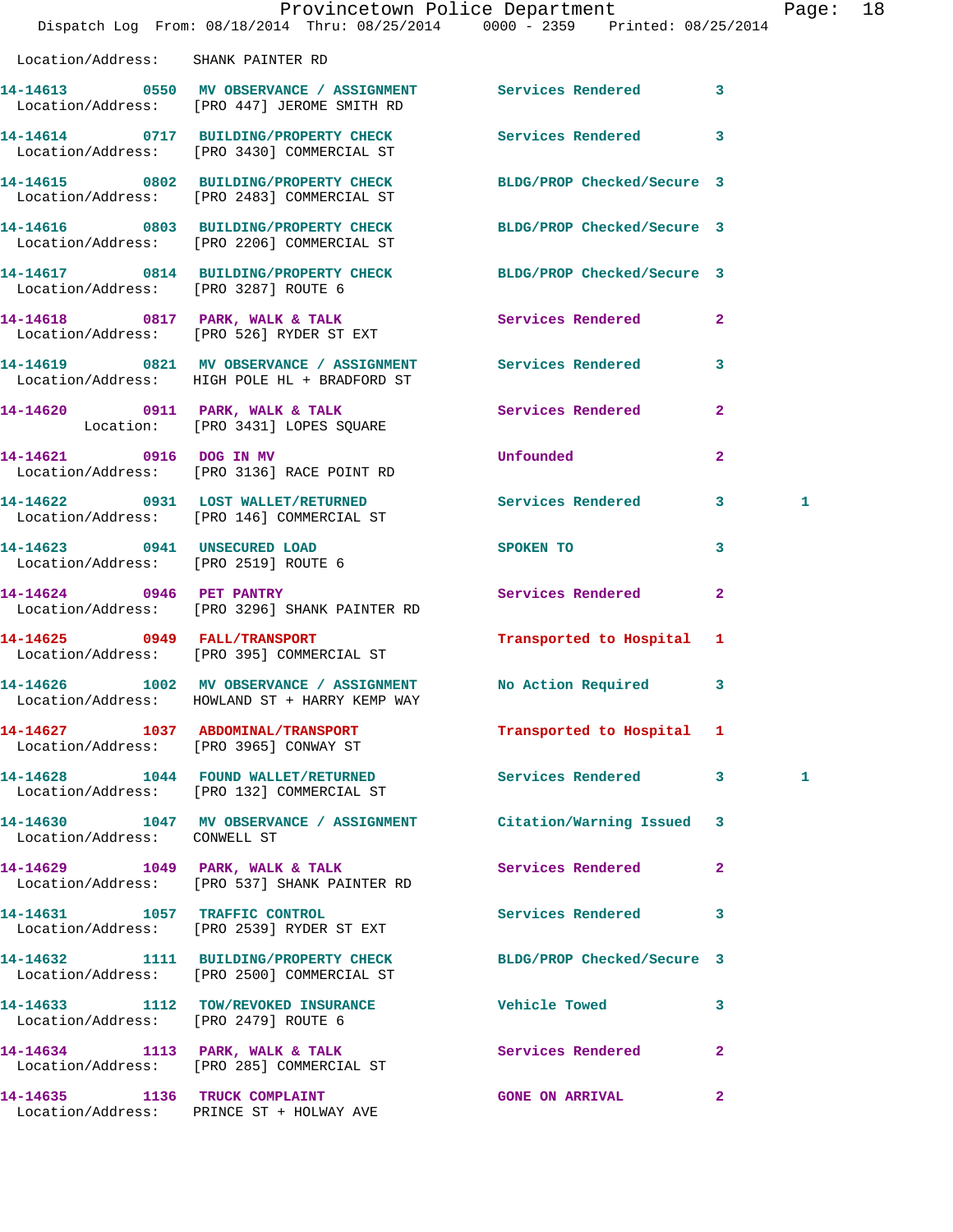|                                                                        | Provincetown Police Department<br>Dispatch Log From: 08/18/2014 Thru: 08/25/2014 0000 - 2359 Printed: 08/25/2014 |                          |                |
|------------------------------------------------------------------------|------------------------------------------------------------------------------------------------------------------|--------------------------|----------------|
| Location/Address: [PRO 2754] ROUTE 6                                   | 14-14637 1348 ASSIST AGENCY / MUTUAL AID Services Rendered                                                       |                          | 3              |
|                                                                        | 14-14638 1351 ALTERED LOC/REFUSAL PATIENT REFUSAL<br>Location/Address: [PRO 1953] COMMERCIAL ST                  |                          | 1              |
|                                                                        | 14-14640 1419 OPEN DOOR<br>Location/Address: [PRO 2845] COMMERCIAL ST                                            | Taken/Referred to Other  | 3              |
|                                                                        | 14-14639 1421 PARKING COMPLAINT / GENERAL No Action Required<br>Location/Address: [PRO 1072] PLEASANT ST         |                          | 3              |
|                                                                        | 14-14641 1427 VERBAL STOP SIGN<br>Location/Address: WINSLOW ST + BRADFORD ST                                     | <b>VERBAL WARNING</b>    | 3              |
| 14-14642 1434 VERBAL STOP SIGN<br>Location/Address: [PRO 2479] ROUTE 6 |                                                                                                                  | <b>VERBAL WARNING</b>    | 3              |
|                                                                        | 14-14643 1441 MEDICAL EMERGENCY<br>Location/Address: [PRO 3065] COMMERCIAL ST                                    | Transported to Hospital  | 1              |
|                                                                        | 14-14644 1515 ANIMAL CALL/LOOSE DOG Services Rendered<br>Location/Address: [PRO 3296] SHANK PAINTER RD           |                          | $\mathbf{2}$   |
| Location/Address: COMMERCIAL ST                                        | 14-14645 1625 PARK, WALK & TALK                                                                                  | SPOKEN TO                | $\overline{a}$ |
|                                                                        | 14-14646 1708 LOST IPHONE 5S<br>Location/Address: [PRO 542] SHANK PAINTER RD                                     | <b>Services Rendered</b> | 3              |
| 14-14647 1714 911 GENERAL                                              | Location/Address: [PRO 595] BRADFORD ST                                                                          | <b>Services Rendered</b> | 1              |
|                                                                        | 14-14649 1751 MEDICAL EMERGENCY<br>Location/Address: [PRO 2659] BRADFORD ST                                      | Transported to Hospital  | 1              |
|                                                                        | 14-14650 1810 ANIMAL CALL/BIRD IN STORE Services Rendered<br>Location/Address: [PRO 2230] COMMERCIAL ST          |                          | $\overline{2}$ |
|                                                                        | 14-14651 1814 FOUND WHITE IPHONE<br>Location/Address: [PRO 542] SHANK PAINTER RD                                 | Services Rendered        | 3              |
| 14-14653 1829 ALARM - GENERAL<br>Location/Address: COMMERCIAL ST       |                                                                                                                  | <b>False Alarm</b>       |                |
| Location/Address: NICKERSON ST                                         | 14-14654 1909 ANIMAL CALL/LOST DOG Could Not Locate                                                              |                          | $\overline{a}$ |
| 14-14655 1914 911 GENERAL                                              | Location/Address: [PRO 2227] BRADFORD ST                                                                         | <b>SPOKEN TO</b>         | 1              |
| 14-14656    1921    COMPLAINT<br>Location/Address: [PRO 453] KILEY CT  |                                                                                                                  | SPOKEN TO                | 3              |
|                                                                        | 14-14657 1932 FOUND BLK NEXUS CELL PHONE Services Rendered<br>Location/Address: [PRO 542] SHANK PAINTER RD       |                          | 3              |
|                                                                        | 14-14658 1942 BUILDING/PROPERTY CHECK BLDG/PROP Checked/Secure 3<br>Location/Address: [PRO 3259] MACMILLAN WHARF |                          |                |
|                                                                        | 14-14659 1948 LOST MOTOROLA MAXX CELL Services Rendered<br>Location/Address: [PRO 542] SHANK PAINTER RD          |                          | 3              |
|                                                                        | 14-14660 2000 COMPLAINT - STREET PERFORMERS Services Rendered<br>Location/Address: [PRO 306] COMMERCIAL ST       |                          | 3              |
|                                                                        | 14-14661 2030 MEDICAL EMERGENCY<br>Location/Address: [PRO 259] COMMERCIAL ST                                     | <b>PATIENT REFUSAL</b>   | 1              |
|                                                                        | 14-14663 2038 BUILDING/PROPERTY CHECK BLDG/PROP Checked/Secure 3                                                 |                          |                |

Location/Address: [PRO 1778] SHANK PAINTER RD

Page: 19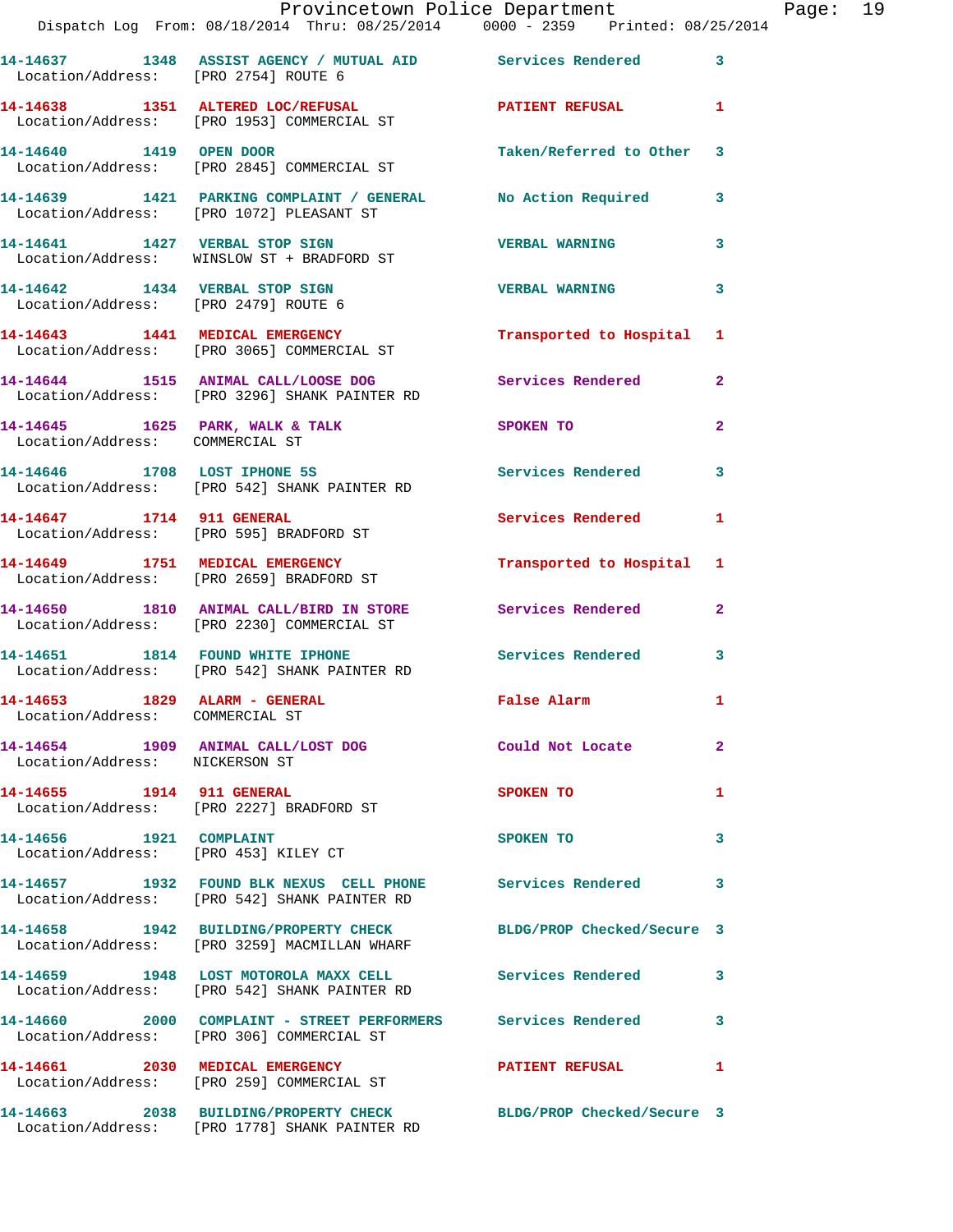| 14-14662 2044 MV ACCIDENT<br>Refer To Accident: 14-52-AC          | Location/Address: ARCH ST + BRADFORD ST                                                                  | <b>Services Rendered</b>   | $\mathbf{1}$   |
|-------------------------------------------------------------------|----------------------------------------------------------------------------------------------------------|----------------------------|----------------|
|                                                                   | 14-14664 2047 MV OBSERVANCE / ASSIGNMENT Services Rendered<br>Location/Address: [PRO 3430] COMMERCIAL ST |                            | 3              |
| 14-14665 2052 MV DISABLED<br>Location/Address: [PRO 521] ROUTE 6  |                                                                                                          | Services Rendered          | $\mathbf{2}$   |
| 14-14666 2101 MV STOP<br>Location/Address: SHANK PAINTER RD       |                                                                                                          | <b>VERBAL WARNING</b>      | 3              |
|                                                                   | 14-14667 2104 COMPLAINT/BEACH FIRE<br>Location/Address: [PRO 3006] COMMERCIAL ST                         | <b>Services Rendered</b>   | 3              |
|                                                                   | 14-14668 2122 MV OBSERVANCE / ASSIGNMENT Services Rendered<br>Location/Address: [PRO 3430] COMMERCIAL ST |                            | 3              |
|                                                                   | 14-14669 2131 LOST WHITE IPHONE 5<br>Location/Address: [PRO 542] SHANK PAINTER RD                        | <b>Services Rendered</b>   | 3              |
|                                                                   | 14-14670 2135 PARK, WALK & TALK<br>Location/Address: [PRO 105] COMMERCIAL ST                             | <b>Services Rendered</b>   | $\mathbf{2}$   |
|                                                                   | 14-14671 2140 MV STOP<br>Location/Address: BRADFORD ST + THISTLEMORE RD                                  | No Action Required         | 3              |
| 14-14672 2149 MV STOP<br>Location/Address: THISTLEMORE RD         |                                                                                                          | <b>VERBAL WARNING</b>      | 3              |
|                                                                   | 14-14673 2156 COMPLAINT<br>Location/Address: [PRO 564] BAYBERRY AVE                                      | <b>GONE ON ARRIVAL</b>     | 3              |
|                                                                   | 14-14674 2215 MEDICAL EMERGENCY<br>Location/Address: [PRO 2227] BRADFORD ST                              | <b>PATIENT REFUSAL</b>     | 1              |
|                                                                   | 14-14675 2216 BUILDING/PROPERTY CHECK<br>Location/Address: [PRO 2577] BRADFORD ST                        | BLDG/PROP Checked/Secure 3 |                |
| 14-14676 2218 FOUND PURSE                                         | Location/Address: [PRO 542] SHANK PAINTER RD                                                             | Services Rendered          | 3              |
| 14-14677 2222 BAR CHECK                                           | Location/Address: [PRO 3619] COMMERCIAL ST                                                               | Services Rendered          | $\mathbf{2}$   |
| 14-14678 2223 BAR CHECK<br>Location/Address: [PRO 437] FREEMAN ST |                                                                                                          | Services Rendered          | $\mathbf{2}$   |
| 14-14679 2225 BAR CHECK                                           | Location/Address: [PRO 3947] BRADFORD ST                                                                 | Services Rendered          | $\mathbf{2}$   |
| 14-14680 2228 BAR CHECK                                           | Location/Address: [PRO 253] COMMERCIAL ST                                                                | Services Rendered          | $\overline{2}$ |
| 14-14681 2240 DISTURBANCE                                         | Location/Address: [PRO 399] COMMERCIAL ST                                                                | Services Rendered          | 1              |
| 14-14682 2245 ALARM - FIRE                                        | Location/Address: [PRO 3671] COMMERCIAL ST                                                               | False Alarm                | 1              |
| 14-14683 2251 DISTURBANCE                                         | Location/Address: [PRO 208] COMMERCIAL ST                                                                | SPOKEN TO                  | 1              |
| 14-14684 2258 ANIMAL CALL                                         | Location/Address: DYER ST + COMMERCIAL ST                                                                | Could Not Locate           | $\mathbf{2}$   |
| 14-14685 2335 FOUND AE CARD<br>Location: CENTER OF TOWN           |                                                                                                          | No Action Required         | 3              |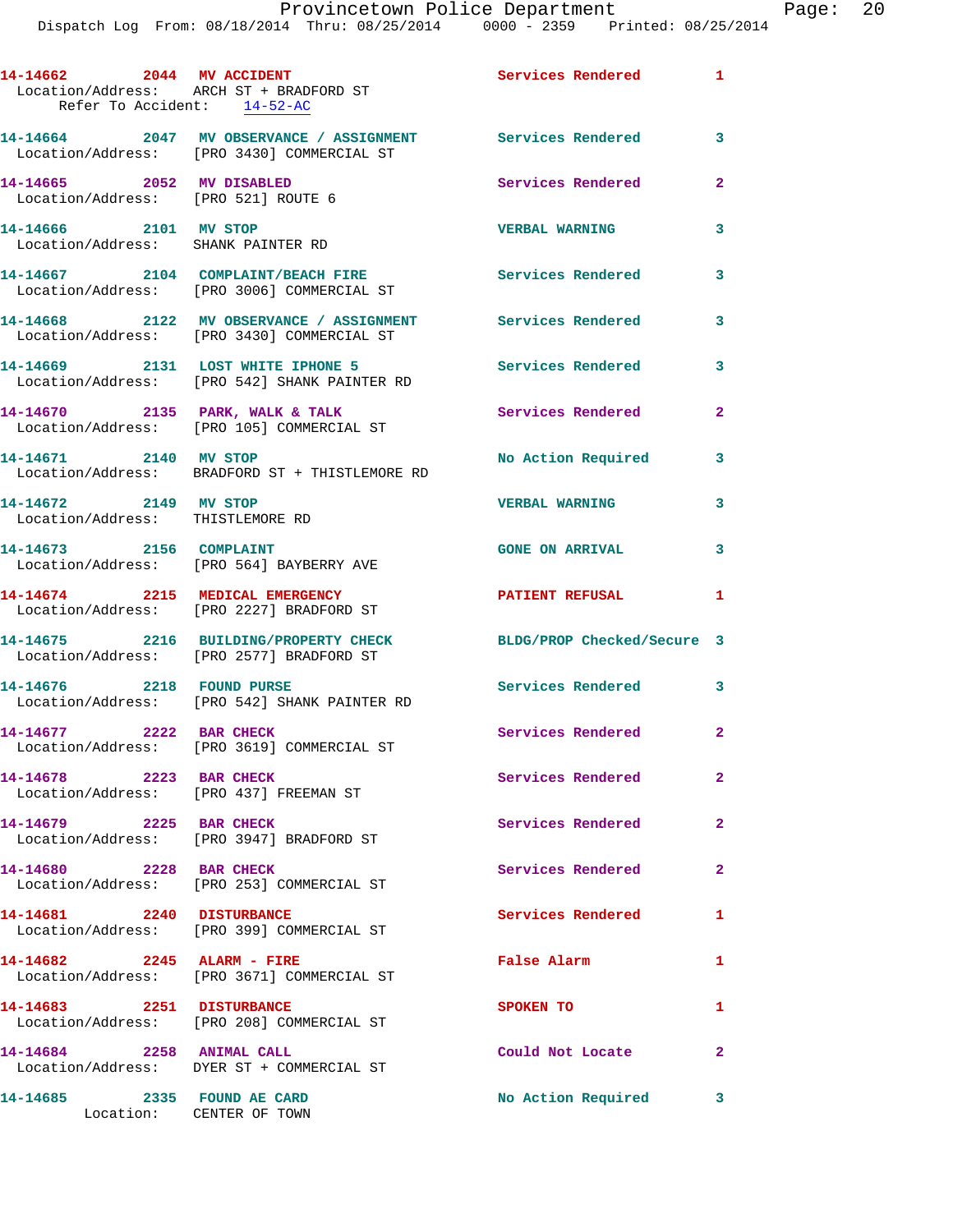|                                                            | Provincetown Police Department Page: 21<br>Dispatch Log From: 08/18/2014 Thru: 08/25/2014 0000 - 2359 Printed: 08/25/2014 |                            |              |    |  |
|------------------------------------------------------------|---------------------------------------------------------------------------------------------------------------------------|----------------------------|--------------|----|--|
|                                                            | 14-14686 2338 BUILDING/PROPERTY CHECK BLDG/PROP Checked/Secure 3<br>Location/Address: [PRO 3259] MACMILLAN WHARF          |                            |              |    |  |
|                                                            | 14-14687 2354 MV OBSERVANCE / ASSIGNMENT No Action Required 3<br>Location/Address: BRADFORD ST + RYDER ST                 |                            |              |    |  |
| For Date: $08/24/2014$ - Sunday                            |                                                                                                                           |                            |              |    |  |
|                                                            | 14-14688 0000 LOBBY TRAFFIC Services Rendered 2<br>Location/Address: [PRO 542] SHANK PAINTER RD                           |                            |              | 29 |  |
|                                                            | 14-14689 0019 MV STOP 2000 2000 2000 VERBAL WARNING<br>Location/Address: BRADFORD ST + WINSLOW ST                         |                            | $\mathbf{3}$ |    |  |
| 14-14690 0028 MV STOP<br>Location/Address: BRADFORD ST     |                                                                                                                           | <b>VERBAL WARNING</b> 3    |              |    |  |
|                                                            | 14-14693 0042 BUILDING/PROPERTY CHECK BLDG/PROP Checked/Secure 3<br>Location/Address: [PRO 204] COMMERCIAL ST             |                            |              |    |  |
|                                                            | 14-14692 0058 BUILDING/PROPERTY CHECK BLDG/PROP Checked/Secure 3<br>Location/Address: [PRO 447] JEROME SMITH RD           |                            |              |    |  |
|                                                            | 14-14694 0105 DOMESTIC DISTURBANCE/ASSAULT Investigated 1<br>Location/Address: [PRO 25] BRADFORD ST                       |                            |              |    |  |
|                                                            | 14-14695 0112 MV OBSERVANCE / ASSIGNMENT Services Rendered 3<br>Location/Address: [PRO 2494] BRADFORD ST                  |                            |              |    |  |
|                                                            | 14-14696 0117 NOISE COMPLAINT<br>Location/Address: [PRO 2675] COMMERCIAL ST                                               | No Action Required 3       |              |    |  |
|                                                            | 14-14698 0201 MV STOP<br>Location: CONWELL & BRADFORD ST                                                                  | <b>VERBAL WARNING</b>      | 3            |    |  |
|                                                            | 14-14699 0216 ASSIST CITIZEN-STAFF ON SITE No Action Required 3<br>Location/Address: [PRO 3276] COMMERCIAL ST             |                            |              |    |  |
|                                                            | 14-14700 0309 DISTURBANCE<br>Location/Address: [PRO 146] COMMERCIAL ST                                                    | SPOKEN TO                  | 1            |    |  |
|                                                            | 14-14701 0400 BUILDING/PROPERTY CHECK<br>Location/Address: [PRO 1778] SHANK PAINTER RD                                    | BLDG/PROP Checked/Secure 3 |              |    |  |
|                                                            | 14-14702 0404 BUILDING/PROPERTY CHECK BLDG/PROP Checked/Secure 3<br>Location/Address: [PRO 530] SHANK PAINTER RD          |                            |              |    |  |
|                                                            | 14-14703 0429 BUILDING/PROPERTY CHECK BLDG/PROP Checked/Secure 3<br>Location/Address: [PRO 516] RACE POINT RD             |                            |              |    |  |
|                                                            | 14-14704 0519 BUILDING/PROPERTY CHECK BLDG/PROP Checked/Secure 3<br>Location/Address: [PRO 2206] COMMERCIAL ST            |                            |              |    |  |
|                                                            | 14-14706 0658 ASSIST CITIZEN<br>Location/Address: [PRO 542] SHANK PAINTER RD                                              | Services Rendered 3        |              |    |  |
| Location/Address: [PRO 431] DYER ST                        | 14-14707 0740 MEDICAL EMERGENCY                                                                                           | <b>PATIENT REFUSAL</b>     | $\mathbf{1}$ |    |  |
| 14-14708 0757 FOLLOW UP<br>Location/Address: COMMODORE AVE |                                                                                                                           | Could Not Locate 2         |              |    |  |
|                                                            | 14-14709 0837 HELEN PETERS NOT CALLING Services Rendered 3                                                                |                            |              |    |  |
| 14-14710 0908 MEDICAL EMERGENCY                            | Location/Address: [PRO 3222] ALDEN ST                                                                                     | Transported to Hospital 1  |              |    |  |
|                                                            | 14-14711 0909 NOTIFY NPS<br>Location/Address: [PRO 2499] RACE POINT RD                                                    | Services Rendered 3        |              |    |  |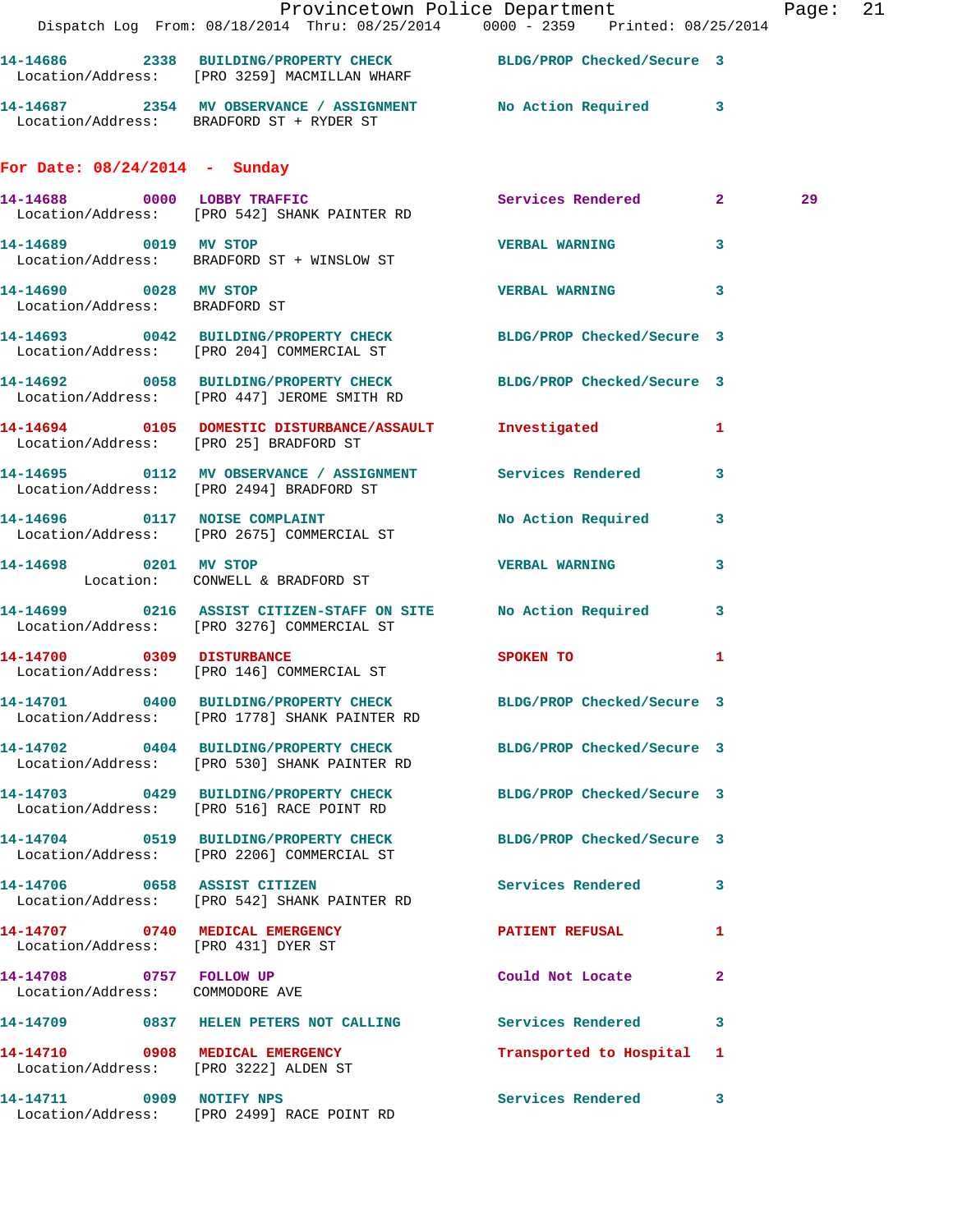|                                        | Provincetown Police Department Page: 22                                                                      |                           |                |   |  |
|----------------------------------------|--------------------------------------------------------------------------------------------------------------|---------------------------|----------------|---|--|
|                                        | Dispatch Log From: 08/18/2014 Thru: 08/25/2014                0000 - 2359   Printed: 08/25/2014              |                           |                |   |  |
|                                        | 14-14712 0910 DISTURBANCE<br>Location/Address: [PRO 564] BAYBERRY AVE                                        | Services Rendered 1       |                |   |  |
|                                        | 14-14713 0949 VANDALISM<br>Location/Address: [PRO 1334] COMMERCIAL ST                                        | Services Rendered 3       |                |   |  |
|                                        | 14-14714 0959 FOUND WALLET<br>Location/Address: [PRO 2157] COMMERCIAL ST                                     | Services Rendered         | $\mathbf{3}$   |   |  |
|                                        | $14-14715$ 1006 DOG IN M/V<br>Location/Address: [PRO 569] WINSLOW ST                                         | No Action Required 2      |                |   |  |
|                                        | 14-14716 1006 BUILDING/PROPERTY CHECK Services Rendered 3<br>Location/Address: [PRO 3259] MACMILLAN WHARF    |                           |                |   |  |
| Location/Address: CONWELL ST           | 14-14717 1103 MV OBSERVANCE / ASSIGNMENT Services Rendered                                                   |                           | 3              |   |  |
|                                        | 14-14718 1126 LOST WALLET<br>Location/Address: [PRO 3296] SHANK PAINTER RD                                   | Services Rendered 3       |                |   |  |
|                                        | 14-14719 1220 BOAT EXPLOSION/FIRE<br>Location/Address: [PRO 433] RYDER ST EXT                                | Transported to Hospital 1 |                | 5 |  |
|                                        | 14-14721 1243 LOST CORDUROY BAG<br>Location/Address: [PRO 542] SHANK PAINTER RD                              | Services Rendered 3       |                |   |  |
| Location/Address: [PRO 569] WINSLOW ST | 14-14722 1250 MEDICAL EMERGENCY                                                                              | Transported to Hospital 1 |                |   |  |
|                                        | 14-14724 1322 MUTUAL AID FOR ALS RESCUE Services Rendered 3<br>Location/Address: [PRO 1892] SHANK PAINTER RD |                           |                |   |  |
| Location/Address: COMMERCIAL ST        | 14-14725 1337 PARK, WALK & TALK                                                                              | Services Rendered         | $\mathbf{2}$   |   |  |
|                                        | 14-14726 1349 FOUND PHONE/RETURNED Services Rendered 3<br>Location/Address: CONANT ST + COMMERCIAL ST        |                           |                |   |  |
|                                        | 14-14727 1353 LOST WALLET<br>Location/Address: SHANK PAINTER RD + COURT ST                                   | Services Rendered 3       |                |   |  |
|                                        | 14-14729 1419 FOUND PURSE<br>Location/Address: [PRO 208] COMMERCIAL ST                                       | Services Rendered 3       |                |   |  |
|                                        | 14-14731 1445 PARKING COMPLAINT / GENERAL Services Rendered<br>Location/Address: [PRO 1346] COMMERCIAL ST    |                           | $\mathbf{3}$   |   |  |
|                                        | Location/Address: [PRO 658] MOZART AVE                                                                       | <b>GONE ON ARRIVAL</b>    | $\mathbf{2}$   |   |  |
| Refer To Accident: 14-53-AC            | 14-14732 1453 MV ACCIDENT/MINOR<br>Location/Address: [PRO 1895] BRADFORD ST                                  | Investigated              | 1              |   |  |
|                                        | 14-14733 1454 FOUND PURPLE/BLUE PURSE Services Rendered 3<br>Location: [PRO 3431] LOPES SQUARE               |                           |                |   |  |
| Refer To Accident: 14-54-AC            | 14-14734 1514 MV ACCIDENT<br>Location/Address: SHANK PAINTER RD + ROUTE 6                                    | Services Rendered         | 1              |   |  |
|                                        | 14-14735 1534 911 GENERAL<br>Location/Address: [PRO 995] MILLER HILL RD                                      | No Action Required 1      |                |   |  |
|                                        | 14-14736 1554 ANIMAL CALL/DOGS OFF LEASH SPOKEN TO<br>Location/Address: [PRO 2500] COMMERCIAL ST             |                           | $\overline{2}$ |   |  |

**14-14737 1608 MV OBSERVANCE / ASSIGNMENT Services Rendered 3**  Location/Address: RACE POINT RD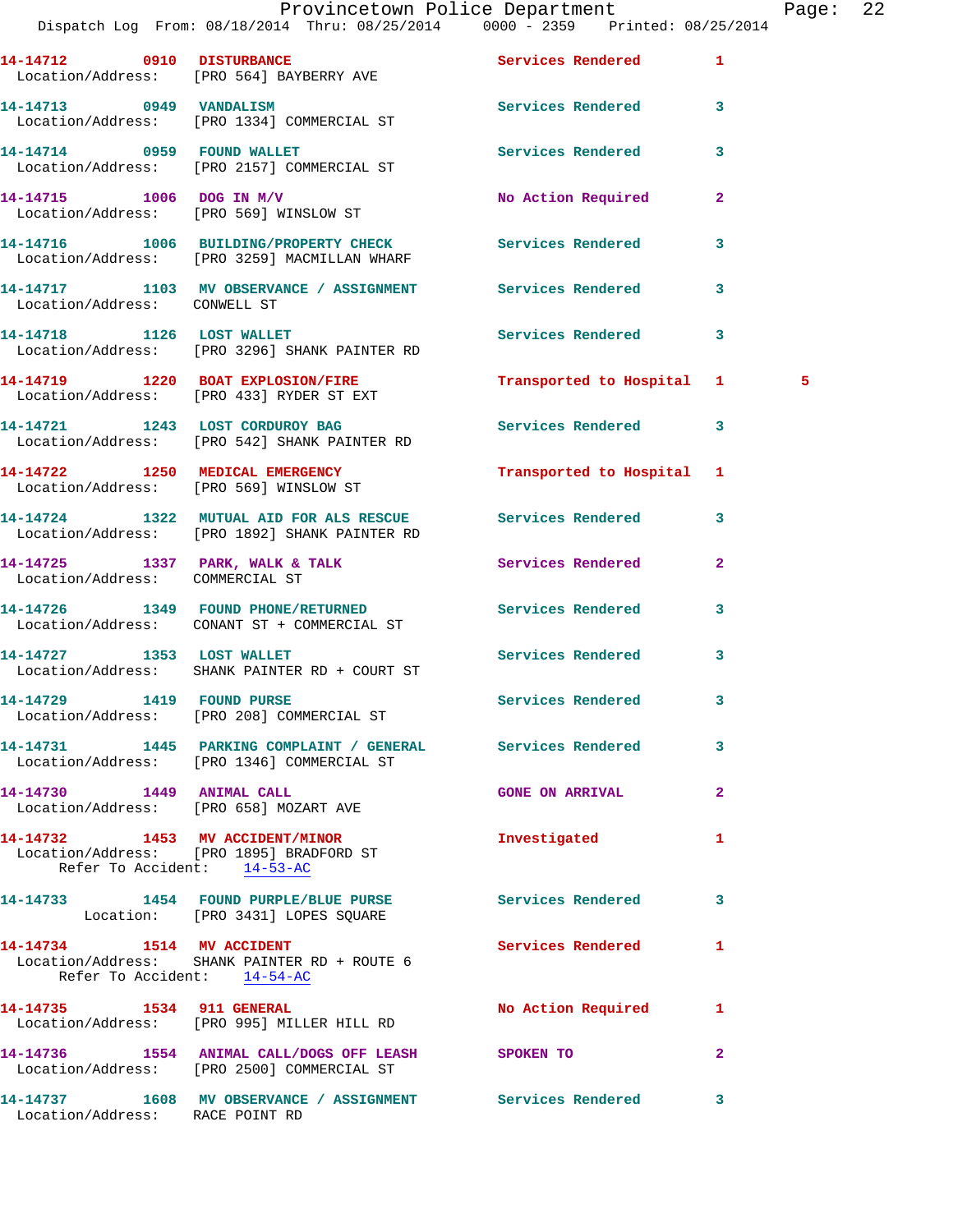|  |                                 | Provincetown Police Department  |  | Page: $23$ |  |
|--|---------------------------------|---------------------------------|--|------------|--|
|  | n: 08/18/2014  Thru: 08/25/2014 | 0000 - 2359 Printed: 08/25/2014 |  |            |  |

|                                                                 | IIOVINCCOWN IOIICC DOPUL CHICNO                                                                               |                            |                |
|-----------------------------------------------------------------|---------------------------------------------------------------------------------------------------------------|----------------------------|----------------|
| 14-14738 1616 MV STOP<br>Location/Address: RACE POINT RD        |                                                                                                               | No Action Required 3       |                |
|                                                                 | 14-14739 1656 NOISE COMPLAINT<br>Location/Address: [PRO 3313] STANDISH ST                                     | SPOKEN TO                  | 3              |
|                                                                 | 14-14740 1725 MEDICAL EMERGENCY<br>Location/Address: [PRO 318] COMMERCIAL ST                                  | <b>Services Rendered</b>   | $\mathbf{1}$   |
| 14-14741 1751 911 GENERAL<br>Location/Address: [EAS] CONWELL ST |                                                                                                               | <b>Services Rendered</b>   | $\mathbf{1}$   |
|                                                                 | 14-14742 1818 911 GENERAL/COMPLAINT<br>Location/Address: [PRO 230] COMMERCIAL ST                              | <b>SPOKEN TO</b>           | 1              |
|                                                                 | 14-14743 1826 PARK, WALK & TALK<br>Location/Address: [PRO 182] COMMERCIAL ST                                  | Services Rendered          | $\mathbf{2}$   |
|                                                                 | 14-14744 1907 ASSIST CITIZEN<br>Location/Address: [PRO 2273] WINTHROP ST                                      | Services Rendered          | 3              |
| Location/Address: [PRO 2521] ROUTE 6                            | 14-14745 1910 MV OBSERVANCE / ASSIGNMENT Services Rendered                                                    |                            | $\mathbf{3}$   |
|                                                                 | 14-14746 1911 LOST SAMSUNG NOTE 2 CELLPHONE Services Rendered<br>Location/Address: [PRO 542] SHANK PAINTER RD |                            | 3              |
| 14-14747 1913 FOLLOW UP<br>Location/Address: WINTHROP ST        |                                                                                                               | Services Rendered          | $\overline{2}$ |
|                                                                 | 14-14748 1936 COMPLAINT<br>Location/Address: [PRO 106] COMMERCIAL ST                                          | Services Rendered          | 3              |
| 14-14749 1952 ASSIST CITIZEN                                    | Location/Address: [PRO 542] SHANK PAINTER RD                                                                  | <b>Services Rendered</b>   | 3              |
| Location/Address: COMMERCIAL ST                                 | 14-14750 1953 COMPLAINT - STREET PERFORMERS SPOKEN TO                                                         |                            | 3              |
|                                                                 | 14-14751 1955 BUILDING/PROPERTY CHECK<br>Location/Address: [PRO 519] RACE POINT RD                            | BLDG/PROP Checked/Secure 3 |                |
|                                                                 | 14-14754 1956 BUILDING/PROPERTY CHECK BLDG/PROP Checked/Secure 3<br>Location/Address: [PRO 2577] BRADFORD ST  |                            |                |
| 14-14752 1957 MV STOP                                           | Location/Address: CEMETERY RD + CONWELL ST                                                                    | VERBAL WARNING 3           |                |
|                                                                 | 14-14753 1957 BUILDING/PROPERTY CHECK BLDG/PROP Checked/Secure 3<br>Location/Address: [PRO 3317] CEMETERY RD  |                            |                |
|                                                                 | 14-14755 2017 PARK, WALK & TALK<br>Location/Address: [PRO 105] COMMERCIAL ST                                  | Services Rendered 2        |                |
|                                                                 | 14-14756 2022 BUILDING/PROPERTY CHECK<br>Location/Address: [PRO 2500] COMMERCIAL ST                           | BLDG/PROP Checked/Secure 3 |                |
| 14-14757 2039 MV STOP                                           | Location/Address: [PRO 105] COMMERCIAL ST                                                                     | <b>VERBAL WARNING</b>      | 3              |
| 14-14758 2044 MV STOP<br>Location/Address: [PRO 2519] ROUTE 6   |                                                                                                               | <b>VERBAL WARNING</b>      | 3              |
| 14-14759 2057 COMPLAINT                                         | Location/Address: [PRO 1245] SEASHORE PARK DR                                                                 | SPOKEN TO                  | 3              |
|                                                                 | 14-14760 2115 MEDICAL EMERGENCY<br>Location/Address: [PRO 542] SHANK PAINTER RD                               | Services Rendered          | 1              |
|                                                                 | 14-14763 2214 MEDICAL EMERGENCY<br>Location/Address: [PRO 2054] PILGRIM HEIGHTS RD                            | Transported to Hospital 1  |                |